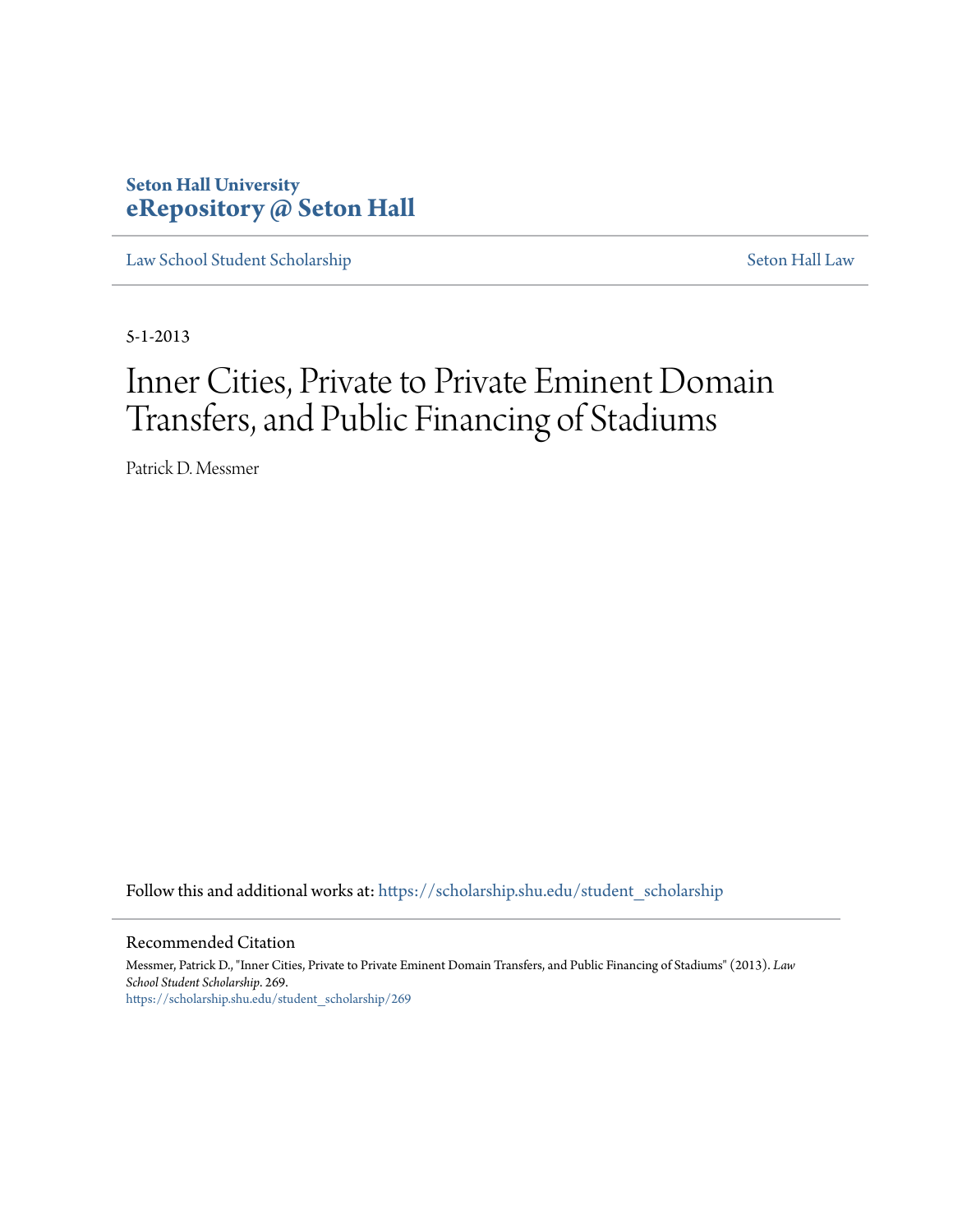Patrick Messmer PLS—Poirier May 6, 2013

#### INNER CITIES, PRIVATE TO PRIVATE EMINENT DOMAIN TRANSFERS, AND PUBLIC FINANCING OF STADIUMS

# I. INTRODUCTION

The Barclay's Center, part of the Atlantic Yards Arena and Redevelopment Project, was first proposed in December of 2003. Focused primarily in the neighborhoods of Prospect Heights, Boerum Hill, Park Slope, and Fort Greene, the project garnered national attention both for its wealthy and glamorous proponents, including a Russian billionaire, New York real estate mogul, and famous rapper Jay-Z, as well as the series of controversial court cases that resulted from it.

The plaintiffs took the position that the Barclay Center did not qualify as a public use under the meaning of eminent domain requirements. The plaintiffs ultimately lost, both the lawsuits are their homes, but along the way the controversy eventually involved household names like Steve Buscemi, and generated a lot of discussion regarding what is and what is not a public use.

This paper will consider stadiums constructed for professional sports teams, and more specifically, whether they constitute a public use by creating an economic benefit to the local community, ultimately concluding that no, stadiums have never proven themselves to be enough of a boon to the local economy to warrant the public use designation, regardless of what projections and estimates say. Section II briefly discusses the history of eminent domain being used in inner cities, both for purposes of economic benefit and to gentrify blighted areas. Section

1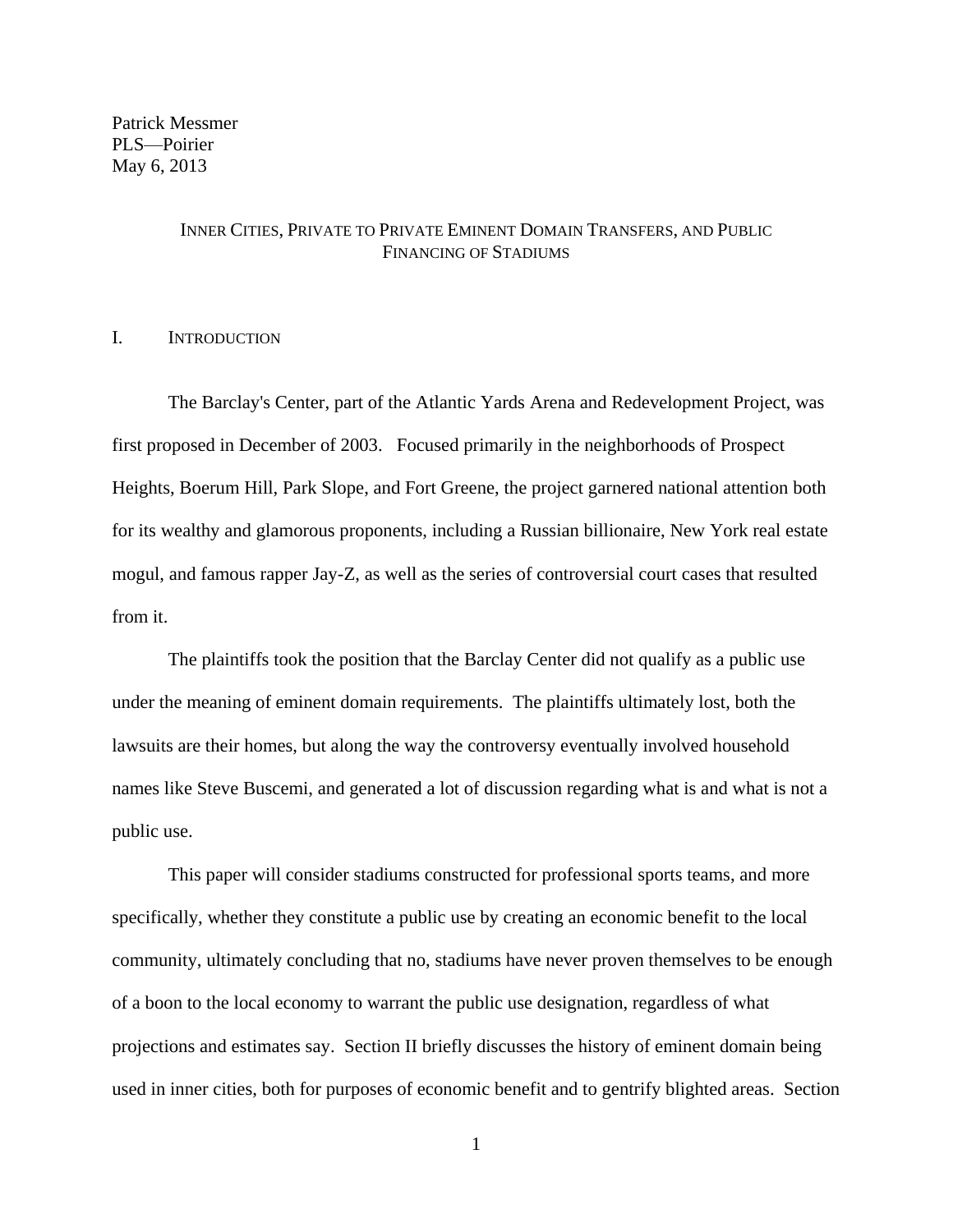III looks at whether we can ever consider a stadium as a public use for purposes of eminent domain, and whether there is any measureable positive economic impact on the local economy resulting from new stadium construction. Section IV discusses the Barclay Center a little more at length, and uses it as a case study for both the economic effects of new stadium construction, and the effects that widespread use of eminent domain for gentrification purposes can have on neighborhood demographics. Finally, Section V will conclude this paper.

#### II. HISTORY OF EMINENT DOMAIN USED FOR INNER CITIES

#### *A. Development*

Both the federal government and the states have the power of eminent domain. The takings clause contains two important limitations: "private property shall not be taken for public use without just compensation." $1$  The language of the Fifth Amendment seems to limit the taking of private property to situations in which there is both a public use and just compensation for the property. This of course begs the question, how do we define public use and just compensation. There are typically two types of takings, physical and regulatory.<sup>2</sup> This paper deals only with the former, or takings in which the government confiscates and physically occupies property, and in the case examined, evicts private individuals from their property.

<sup>&</sup>lt;sup>1</sup> U.S. CONST. amend. V.

<sup>2</sup> *See* Tahoe-Sierra Pres. Council, Inc. v. Tahoe Reg'l Planning Agency, 535 U.S. 302, 323 (2002) ("The text of the Fifth Amendment itself provides a basis for drawing a distinction between physical takings and regulatory takings.").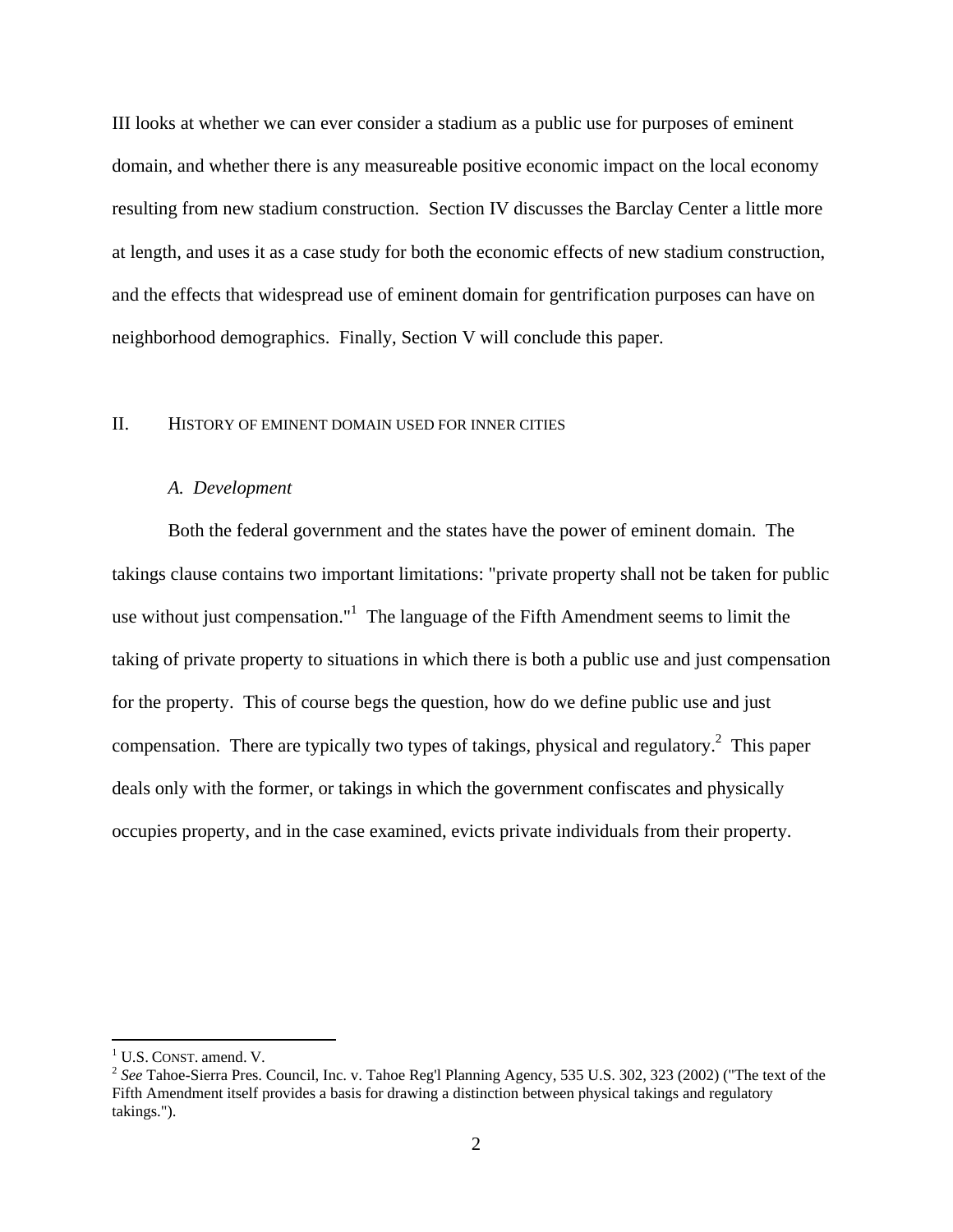#### *B. Defining Public Use*

The Fifth Amendment requires that a taking be for public use,<sup>3</sup> however, the Court has adopted a rather broad view of the definition of what constitutes a public use. The Court has determined that a public use is anything that meets the rational basis test, i.e. if the government acts out of a reasonable belief that the taking is of benefit the public, then the public use requirement is satisfied.<sup>4</sup> This was demonstrated as early as 1954, in *Berman v. Parker*, when the Court allowed the District of Columbia to acquire blighted private property and then resell it to private developers.<sup>5</sup> In the majority opinion, Justice Douglas found that the police power granted the legislature the ability to declare what the public good is.<sup>6</sup> He reasoned that the legislature was in a better position to determine what was in the best interest of the public than the judiciary.<sup>7</sup> He further concluded that once it is within the purview of the legislature to make certain determinations, the legislature has the ability to use the takings power in order to realize the object of those determinations. $8$ 

The Court had the opportunity to reaffirm these principles in *Hawaii Housing Authority v. Midkiff*. 9 Rather than confiscate slums, the State of Hawaii confiscated property from comparatively wealthier individuals for the purposes of reselling the property to a much larger number of individuals.<sup>10</sup> In a unanimous opinion, the Court found that the taking was permissible as a justified public use, because the Hawaii legislature's concern regarding too

<sup>3</sup> *See* Thompson v. Consol. Gas Corp., 300 U.S. 55, 80 (1937) ("[O]ne person's property may not be taken for the benefit of another person without a justifying public purpose, even though compensation be paid.").

<sup>&</sup>lt;sup>4</sup> Hawaii Hous. Auth. v. Midkiff, 467 U.S. 229, 242 (1984) ("...where the exercise of the eminent domain power is rationally reltaed to a conveivable public purpose, the Court has never held a compensated taking to be proscribed by the Public Use Clause.").

<sup>&</sup>lt;sup>5</sup> 348 U.S. 26 (1954).

<sup>6</sup> *Id*. at 32–33.

<sup>7</sup> *Id*.

<sup>8</sup> *Id*. at 33.

<sup>&</sup>lt;sup>9</sup> 467 U.S. 229 (1984).

<sup>10</sup> *Id*. at 243.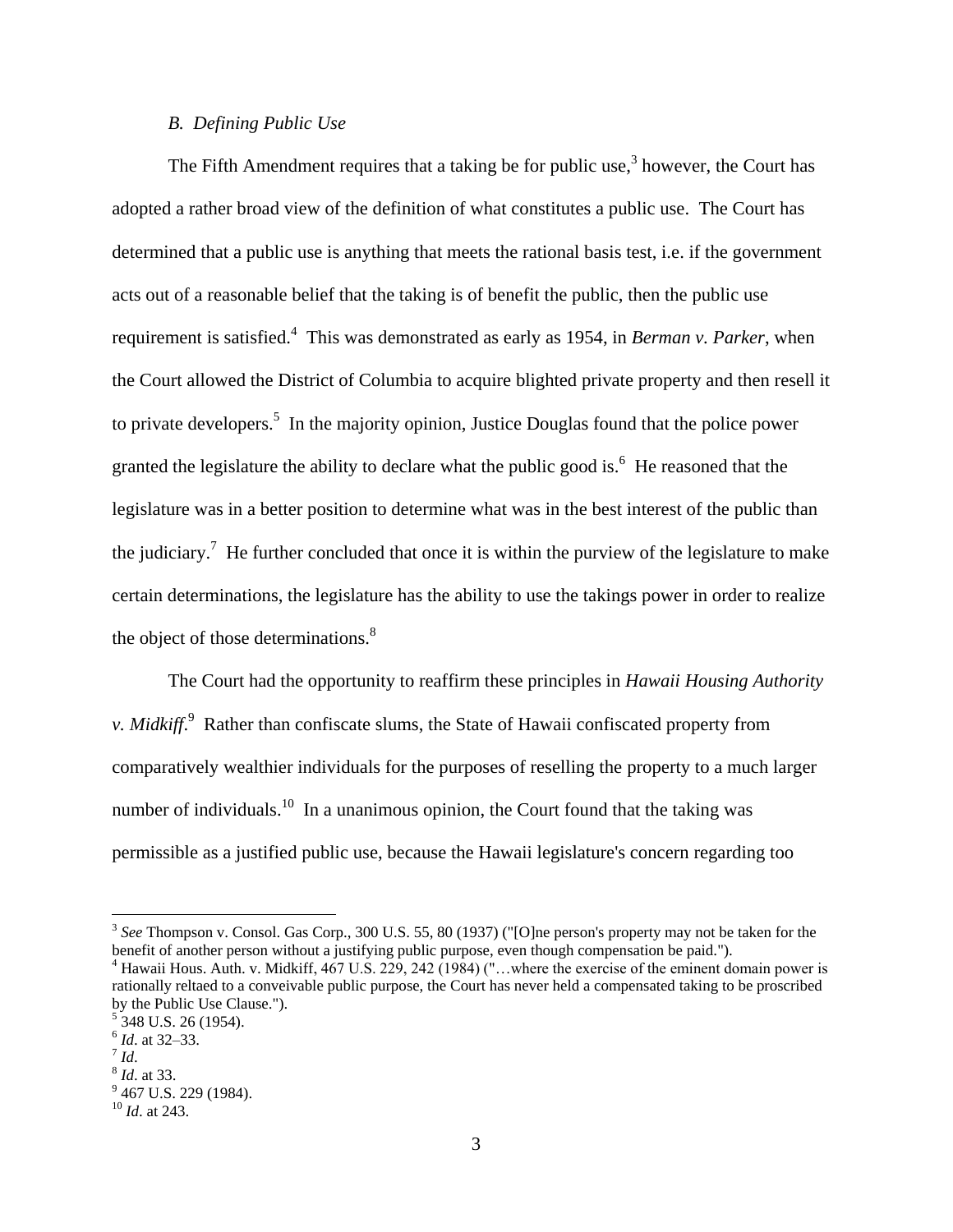much property being held by too few people valid legislative judgment that should be afforded great deference by the judiciary.<sup>11</sup> The Court reaffirmed that the "public use requirement is thus coterminous with the scope of a sovereign's police powers."<sup>12</sup>

One of the most recent cases to address public use—and one of the most controversial Supreme Court cases of the last decade—was *Kelo v. City of New London*. 13 In *Kelo*, a Connecticut city sought to bring about economic revitalization by confiscating private property and selling it to a private corporation that planned to build a new economic development project.<sup>14</sup> A far cry from the unanimous *Midkiff* opinion, the Court split 5–4, ruling that the taking satisfied the public use requirement because the city reasonably believed that the new development project would create over  $1,000$  new jobs.<sup>15</sup> This again reaffirmed the theory that any taking is for public use if the minimal standard of reasonable belief of public benefit is met.

Justice Kennedy, in a concurring opinion, argues that eminent domain was not without limits, and that a taking would not be "rationally related to a conceivable public purpose"<sup>16</sup> if the taking of private property is intended to benefit "particular, favored private entities" and confers no benefit on the public or merely "incidental or pretextual" benefits.<sup>17</sup> Justice Kennedy continues, arguing that courts reviewing plausible accusations of favoritism should approach the issue with "the presumption that the government's actions were reasonable and intended to serve a public purpose."<sup>18</sup> Under this approach, the economic revitalization plan passed constitutional muster because, as the lower courts found, the plan was intended to revitalize the local economy,

 $11$  *Id.* at 241 ("[T]he Court has made it clear that it will not substitute its judgment for a legislature's judgment as to what constitutes a public use unless the use be palpably without reasonable foundation.").

<sup>12</sup> *Id*. at 240. For a broader discussion of takings and the police power, *see* Joseph Sax, *Takings and the Police Power*, 74 YALE L.J. 36 (1964).

 $13$  545 U.S. 469 (2005).

<sup>14</sup> *Id*. at 477.

<sup>15</sup> *Id* at 472.

<sup>16</sup> *Id*. at 490 (Kennedy, J., concurring) (quoting *Midkiff*, 467 U.S. at 241).

<sup>17</sup> *Id*. at 490.

<sup>18</sup> *Id*. at 491.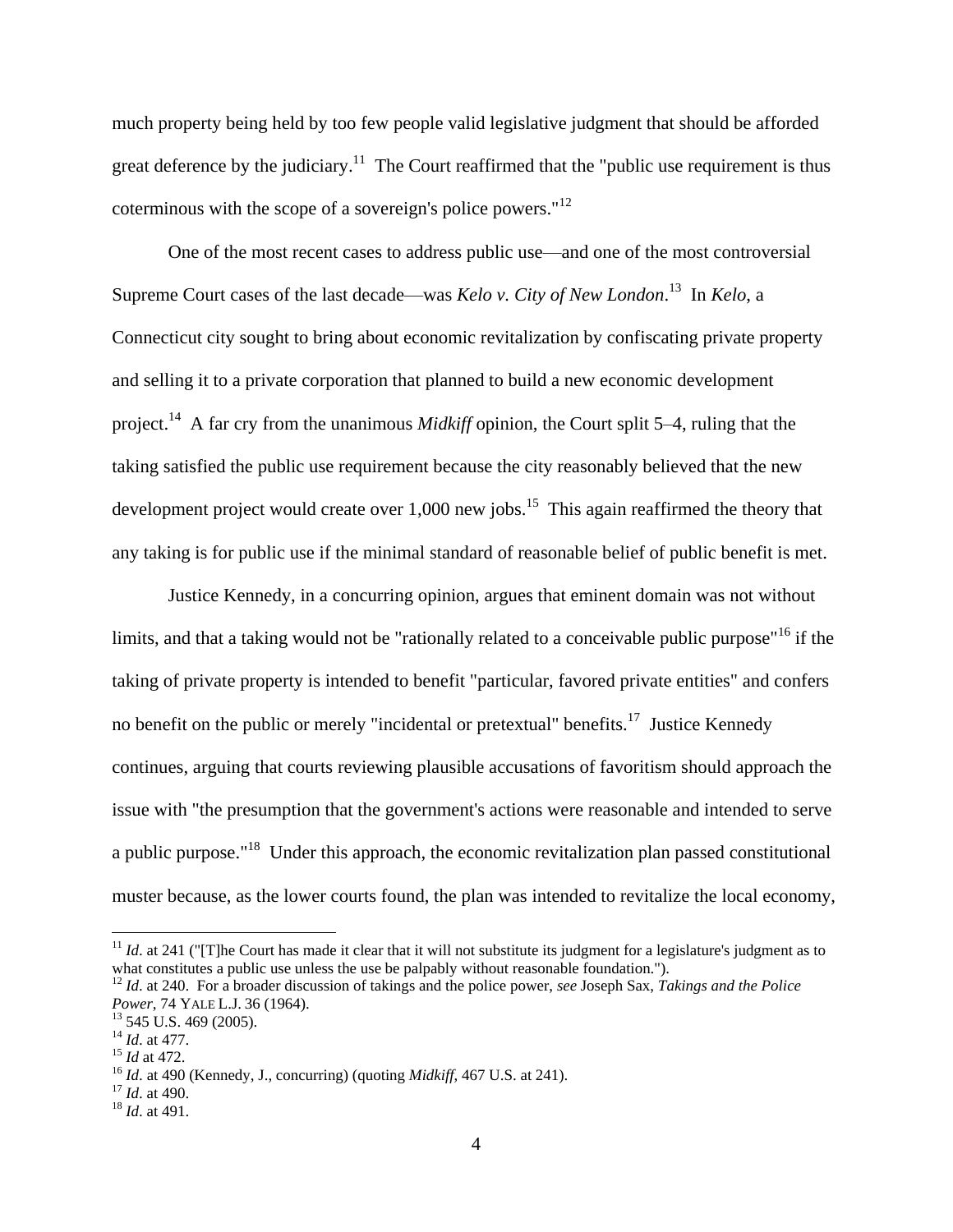and not merely to serve the interests of Pfizer, one of the main beneficiaries of the taking.<sup>19</sup> According to Kennedy, a presumption of invalidity—like the one argued for by the homeowners whose properties were confiscated—is not warranted by the mere fact that the purpose of the taking was economic development.<sup>20</sup>

In dissent, Justice O'Connor argues that while the legislature should be afforded considerable deference regarding what governmental activities will advantage the public, the question of what constitutes a public use is a judicial one.<sup>21</sup> According to Justice O'Connor, the takings in *Berman* and *Midkiff* remained true to underlying principles regarding legitimate public purposes, but the *Kelo* taking does not.<sup>22</sup> The distinction exists in the "precondemnation use of the targeted property," which "afflicted affirmative harm on society—in *Berman* through blight resulting from extreme poverty and in *Midkiff* through oligopoly resulting from extreme wealth."<sup>23</sup>

In both cases, the respective legislatures determined that the best way to eliminate the affirmative societal harm was to confiscate the property, "[t]hus a public use was realized when the harmful use was eliminated."<sup>24</sup> By this reasoning, the fact that the confiscated property was subsequently sold to private individuals is beside the point, since the taking itself directly achieved a public benefit.<sup>25</sup> This is in sharp contrast to the *Kelo* taking, wherein the City of New London never claimed that Ms. Kelo's home was the source of social harm, only that it could be used differently by a new private owner in a manner that could produce some secondary benefit

<sup>19</sup> *Kelo*, 545 U.S. at 492.

<sup>20</sup> *Id*. at 493.

<sup>&</sup>lt;sup>21</sup> *Id.* at 497 (O'Connor, J., dissenting) (citing Cincinnati v. Vester, 281 U.S. 439, 446 (1930)).

<sup>22</sup> *Id*. at 500.

<sup>23</sup> *Id*.

<sup>24</sup> *Id*.

<sup>25</sup> *Kelo*, 545 U.S. at 500 (O'Connor, J., dissenting).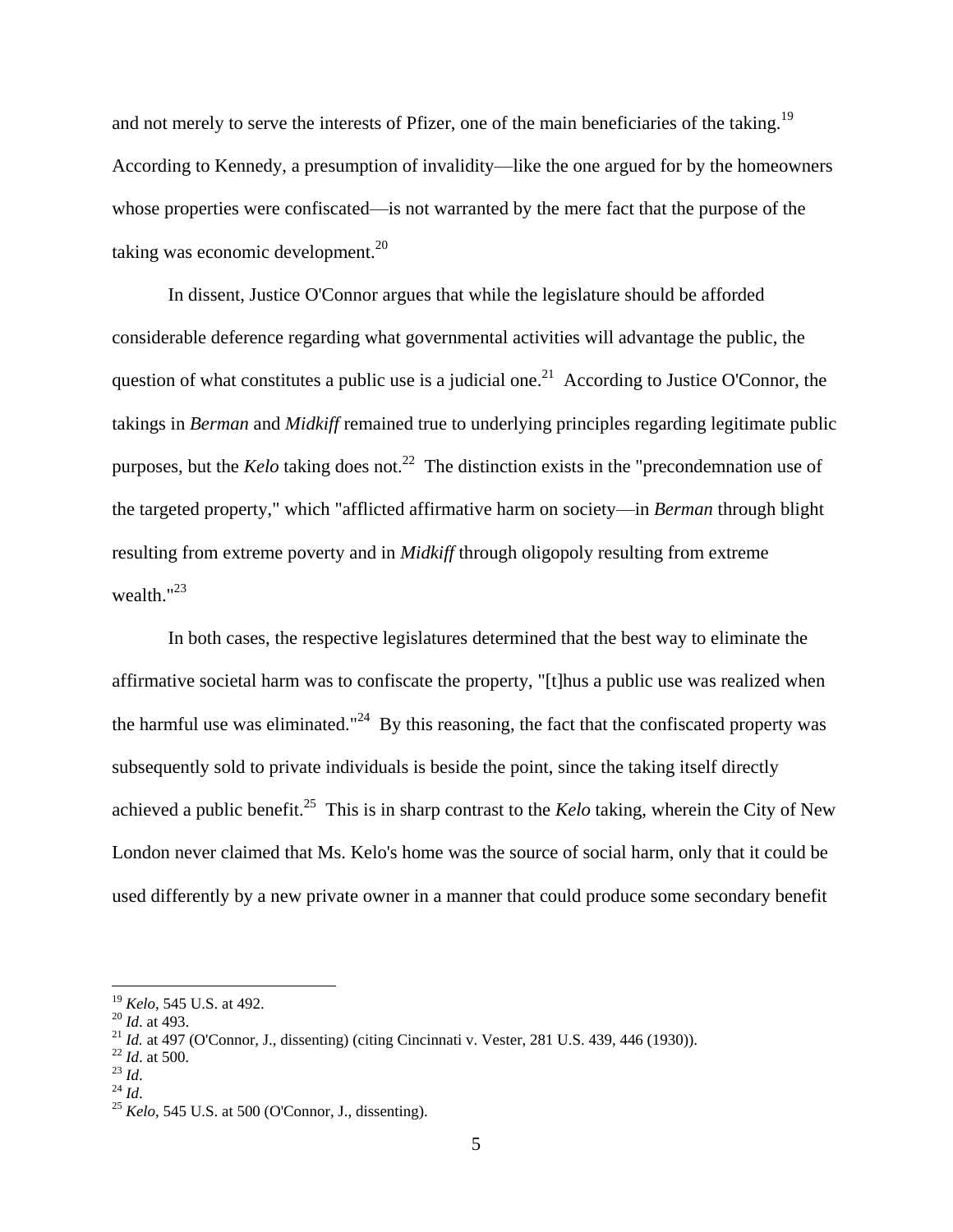for the public.<sup>26</sup> Justice O'Connor also objects to two implied limitations in the majority opinion, albeit not to their intended purpose, but to their effectiveness. Also in dissent, Justice Thomas asserts that the Court's rulings have resulted in the Public Use Clause being essentially nullified.<sup>27</sup>

# *C. Blight Exception*

Eminent domain in the context of inner cities is often justified by declaring the properties to be condemned as blighted. Definitions for blight include everything from traditional criteria such as abandoned and deteriorating buildings<sup>28</sup> to modern criteria that include "too-small side yards, diverse ownership (different people own properties next to each other), inadequate planning, and lack of a two-car attached garaged."<sup>29</sup> Blight determinations can doom whole neighborhoods even if the neighborhood contains both blighted and non-blighted properties.<sup>30</sup>

One theory of what should constitute blight focuses on taking an economic approach, i.e. that a blighted property is one which produces a negative externality on neighboring properties.<sup>31</sup> The premise here is that properties that are dilapidated or in great disrepair deter businesses from investing in the community and increase the likelihood of criminal activity.<sup>32</sup>

 $\overline{a}$ <sup>26</sup> *Id*. at 501.

<sup>&</sup>lt;sup>27</sup> *Id.* at 506 (Thomas, J., dissenting).

<sup>28</sup> Daniel B. Kelly, *The "Public Use" Requirement in Eminent Domain Law: A Rationale Based on Secret Purchases and Private Influence*, 92 CORNELL L. REV. 1, 55 (2006) (citing Ilya Somin, *Overcoming* Poletown: County of Wayne v. Hathcock, *Economic Development Takings, and the Future of Public Use*, 2004 MICH. ST. L. REV. 1005, 1034 (2005) ("Early blight cases in the 1940s and 1950s upheld condemnations in areas that closely fit the layperson's intuitive notion of 'blight': dilapidated, dangerous, disease-ridden neighborhoods.")). <sup>29</sup> *Id*. at 55.

<sup>30</sup> *See, e.g.*, *Berman*, 348 U.S. at 34–35 (Berman's department store while not itself blighted, was in a neighborhood in which over 60% of properties were beyond repair. The Court made a determination that it would not question the legislature's decision to treat the neighborhood as a whole rather than make determinations for each individual property.).

 $31$  Kelly, *supra* note 28, at 55.

<sup>32</sup> *Id*. at 55–56 (citing William T. Nachbaur, *Empty Houses: Abandoned Residential Buildings in the Inner City*, 17 HOW. L.J. 3 (1971); and citing *Berman*, 348 U.S. at 32 ("[m]iserable and disreputable housing conditions . . . spread disease and crime").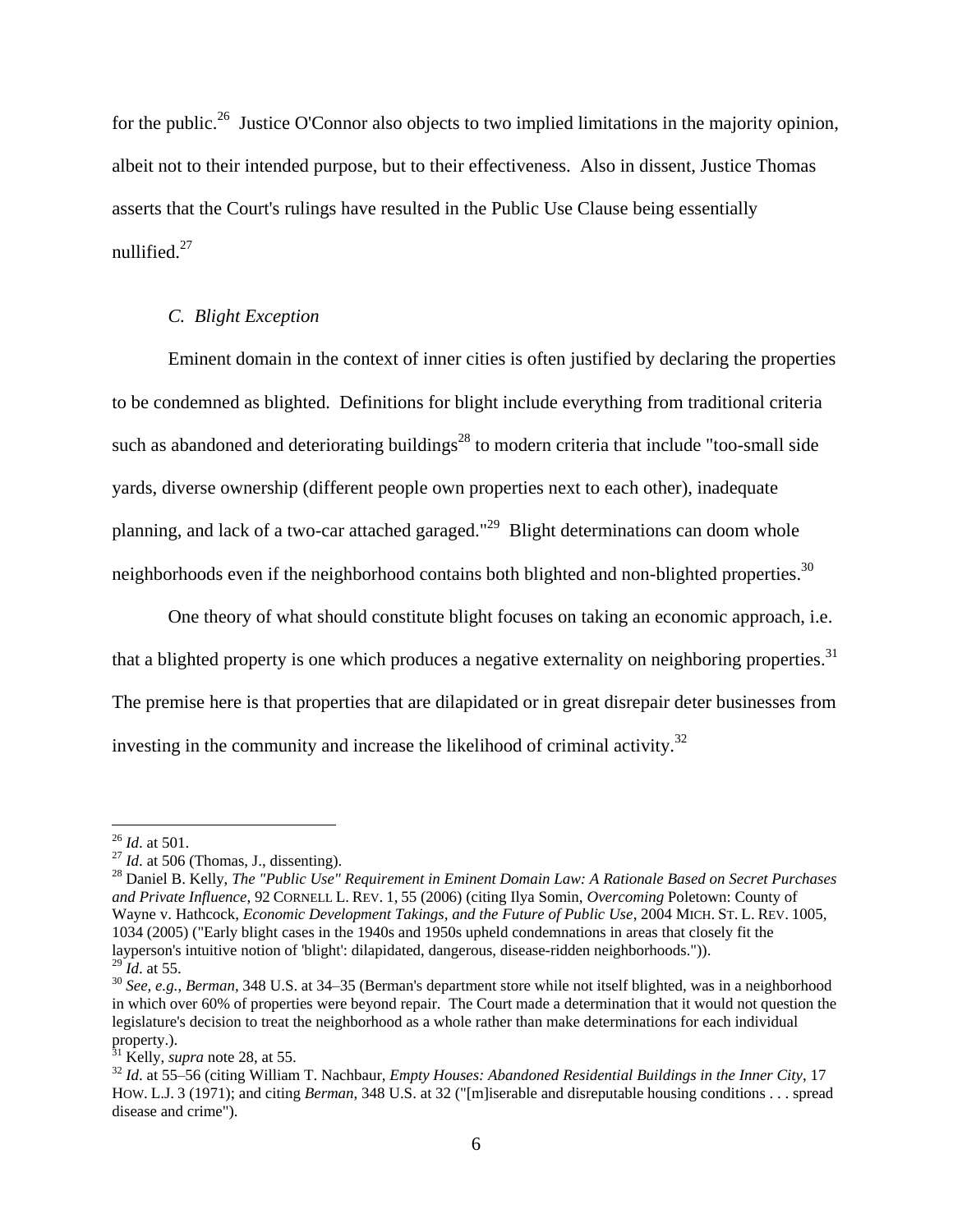There is little argument against blight being used as a proper justification for eminent domain.<sup>33</sup> However, concern exists over when and why blight determinations are made, and whether the legislature could abuse the judicial deference that a blight determination warrants by using a finding of neighborhood blight "as a pretext for using eminent domain for economic development."<sup>34</sup> This type of eminent domain abuse can condemn "productive businesses and inhabited homes with no obvious characteristics of blight."<sup>35</sup>

Indeed, this is one of the concerns in the Barclay Center case, discussed below.<sup>36</sup> These concerns for abuse are especially prevalent in inner city eminent domain use, where there is always at least the suspicion that "blight" is just code for "black," and that legislatures simply find it easier to declare an area blighted and sell it to private developers rather than address the root causes of the alleged blight.

# III. STADIUMS AS PUBLIC USE

#### *A. Previous Instances of Eminent Domain Condemnations for Stadium Construction*

Eminent domain has been involved with sports stadiums since at least as early as 1959, when Los Angeles promised the Brooklyn Dodgers<sup>37</sup> that the city would guarantee the team some amount of land that it already possessed and promised to use its best efforts to obtain additional acreage if the team moved west.<sup>38</sup> When the contract was challenged, the California

<sup>33</sup> *See Kelo*, 545 U.S. at 500 (O'Connor, J., dissenting) (noting that the extreme blight present in *Berman* made for a clear and affirmative social harm, which warranted judicial deference to how the legislature felt it best to remedy said harm).

<sup>34</sup> Kelly, *supra* note 28, at 57; *see also* Colin Gordon, *Blighting the Way: Urban Renewal, Economic Development, and the Elusive Definition of Blight*, 31 FORDHAM URB. L.J. 305 (2004). <sup>35</sup> *Id*.

<sup>36</sup> *See infra*, Section IV.

 $37$  The Brooklyn Dodgers, now the Los Angeles Dodgers, are a Major League Baseball franchise.

<sup>&</sup>lt;sup>38</sup> City of Los Angeles v. Superior Court of Los Angeles, 333 P.2d 745 (Cal. 1959).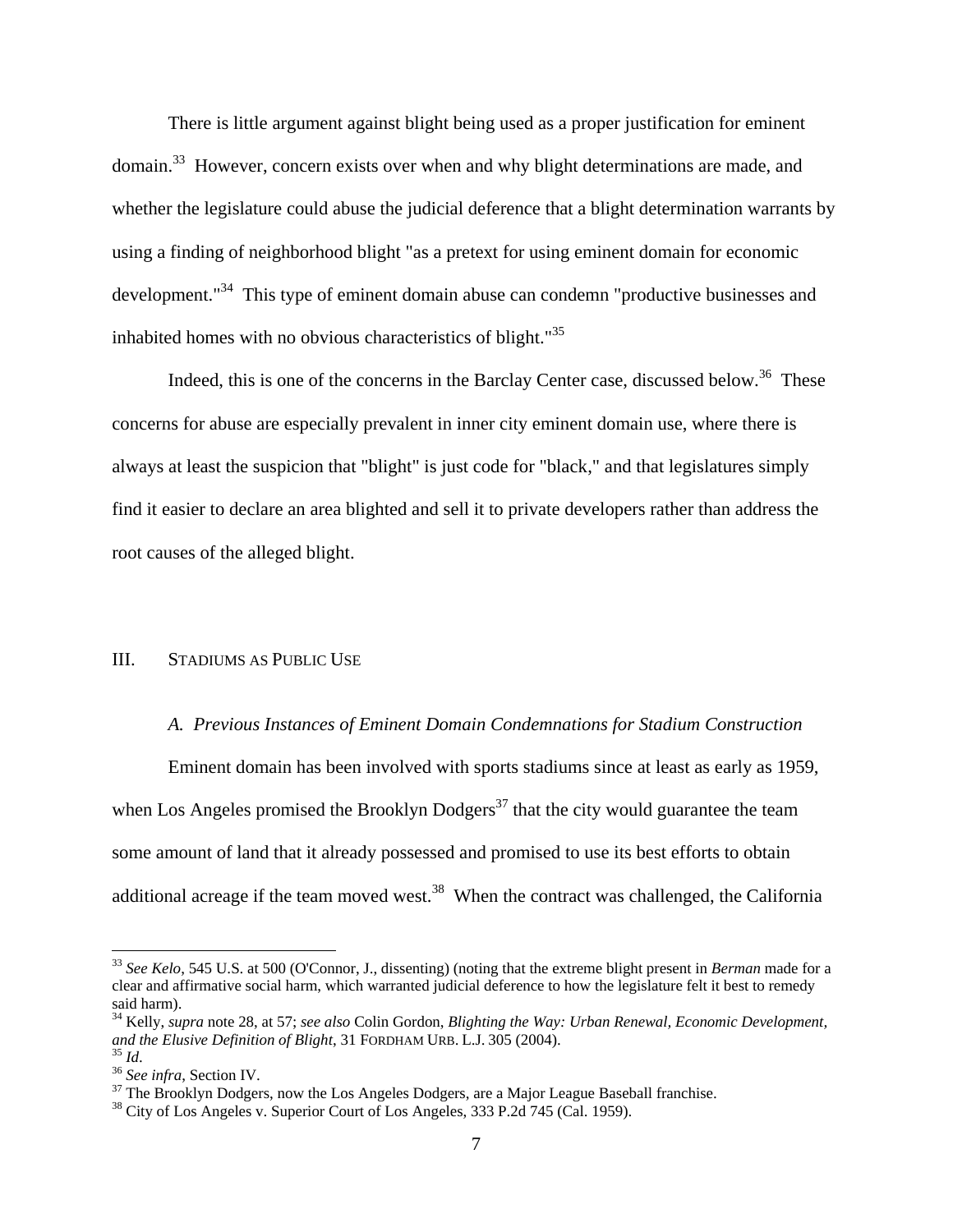Supreme Court held that the use of eminent domain for the purpose of immediately transferring the land to the Dodgers was a valid public purpose in the sense that it allowed the city to have the ability to enter into a contract which it deemed advantageous to the public interest.<sup>39</sup> This however, did not settle the eminent domain question, as the court decided the case on principles of contract law, since the contract in question did not require that the city use eminent domain, only that it attempt to acquire the properties (which could also include voluntary purchase contracts), and thus the court did not feel the need to reach the question of whether this would have been a valid use of eminent domain.<sup>40</sup>

California later came much closer to directly addressing the relationship between stadiums and eminent domain when a California appeals court determined that the City of Anaheim could condemn land surrounding the existing stadium of the Anaheim Angels, another MLB franchise, in order to build a parking lot.<sup>41</sup> The appeals court framed the public use as "reliev[ing] congestion and reduc[ing] traffic hazards," which is a valid public purpose.<sup>42</sup>

The Arlington City Council, on behalf of another professional baseball team in need of a parking lot, the Texas Rangers, condemned land around the existing stadium.<sup>43</sup> Citing deference to the legislature, the Fifth Circuit Court of Appeals upheld the taking as a proper use of eminent domain.<sup>44</sup>

<sup>39</sup> *Id*. at 752.

<sup>40</sup> *Id*. at 753.

 $41$  City of Anaheim v. Michel, 259 Cal. App. 2d 835, 839 (Cal. Ct. App. 1968).

<sup>42</sup> *Id*.

<sup>&</sup>lt;sup>43</sup> City of Arlington v. Golddust Twins Realty Corp., 41 F.3d 960 (5th Cir. 1994).

<sup>44</sup> *Id*. at 966.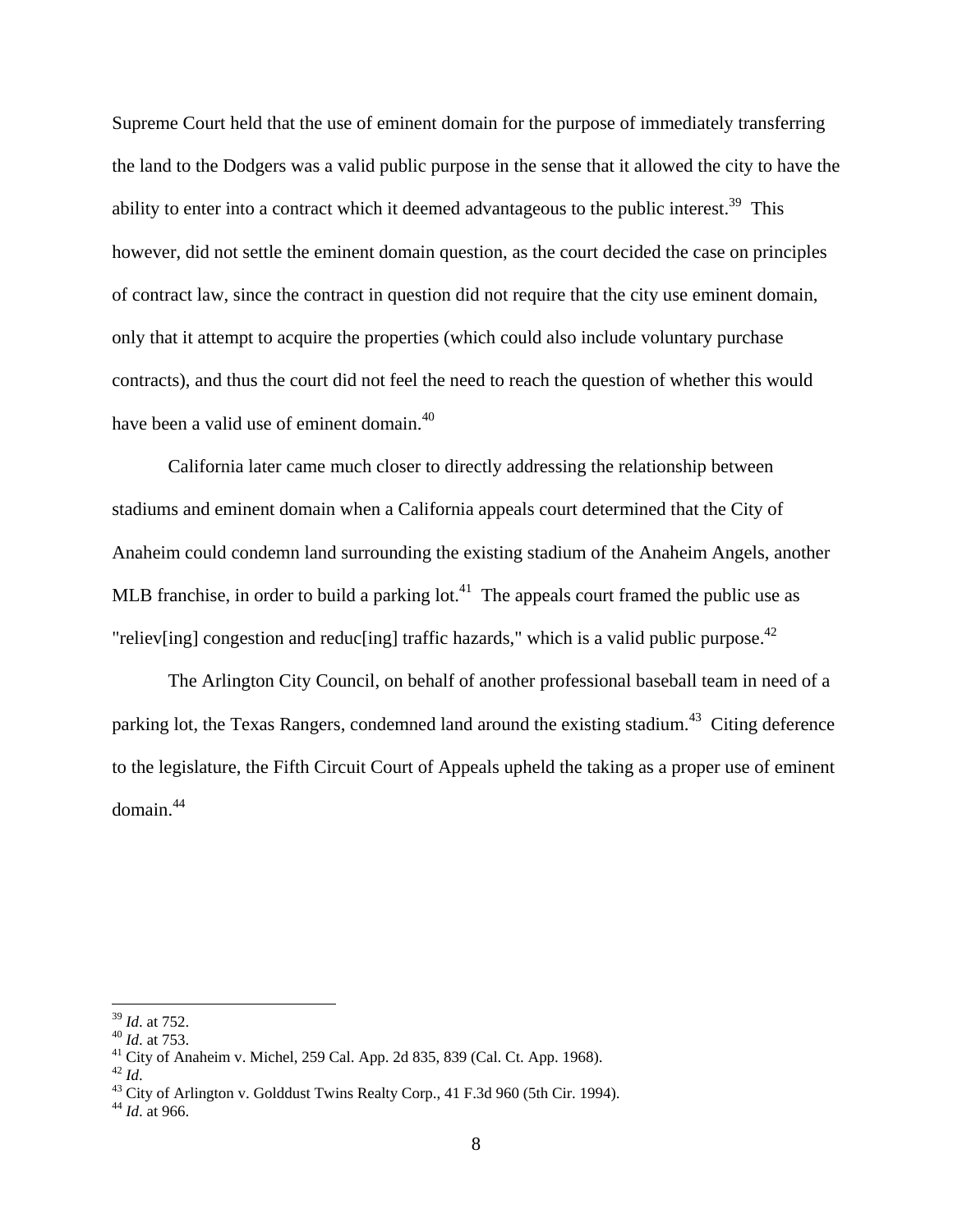#### *B. The Measurable Economic Benefit Debate*

One of the most cited justifications for public subsidies for new arena construction is that the local economy will get a boost from construction, increased spending, and more jobs (which in turn is how cities and states satisfy the rational basis test. 45 As this section will demonstrate, this is rarely, if ever, the case. The economists Robert Baade and Allen Sanderson have done extensive work focusing on stadium financing and effects, and one of the major problems they encounter that is not addressed by stadium construction proponents, is what type of industry professional sports is.<sup>46</sup>

<span id="page-9-1"></span><span id="page-9-0"></span>Professional sports are not like manufacturing or other "export" industries, but rather are more comparable to the service and entertainment industries.<sup>47</sup> New positive economic benefits are created when industries and businesses export a product to another region, which brings in "new" money to the local economy. $48$  This is in contrast to non-export industries, like entertainment, that attract mostly local spending, and tend to make money at the expense of another entertainment option.<sup>49</sup> That is, a local economy has a finite number of entertainment dollars to spend in a given time period, and new forms of available entertainment compete with existing ones for those entertainment dollars.

The overall effect of this is that any spending at a new stadium is not necessarily "new" spending, but is merely the same spending in a new location. The impact of this is that rather

<sup>45</sup> Robert Baade, *Professional Sports as Catalysts for Metropolitan Economic Development*, 18 J. OF URBAN AFFAIRS 1 (1996) ("Taxpayers are told that professional sports stadiums and teams will enrich rather than deplete local treasuries and that paying for profssional sports now will mitigate future tax burdens by stimulating local job creation and incomes.").

<sup>46</sup> Robert A. Baade & Allen R. Sanderson, *The Employment Effects of Teams and Sports Facilities*, *in* SPORTS, JOBS AND TAXES: THE ECONOMIC IMPACT OF SPORTS TEAMS AND STADIUMS, 92, 101 (Roger G. Noll & Andrew Zimbalist, eds., 1997).

<sup>47</sup> *Id*.

<sup>48</sup> Roger G. Noll & Andrew Zimbalist, *The Economic Impact of Sports Teams and Facilities*, *in* SPORTS, JOBS AND TAXES: THE ECONOMIC IMPACT OF SPORTS TEAMS AND STADIUMS, *supra* note 46, at 65. <sup>49</sup> *Id*.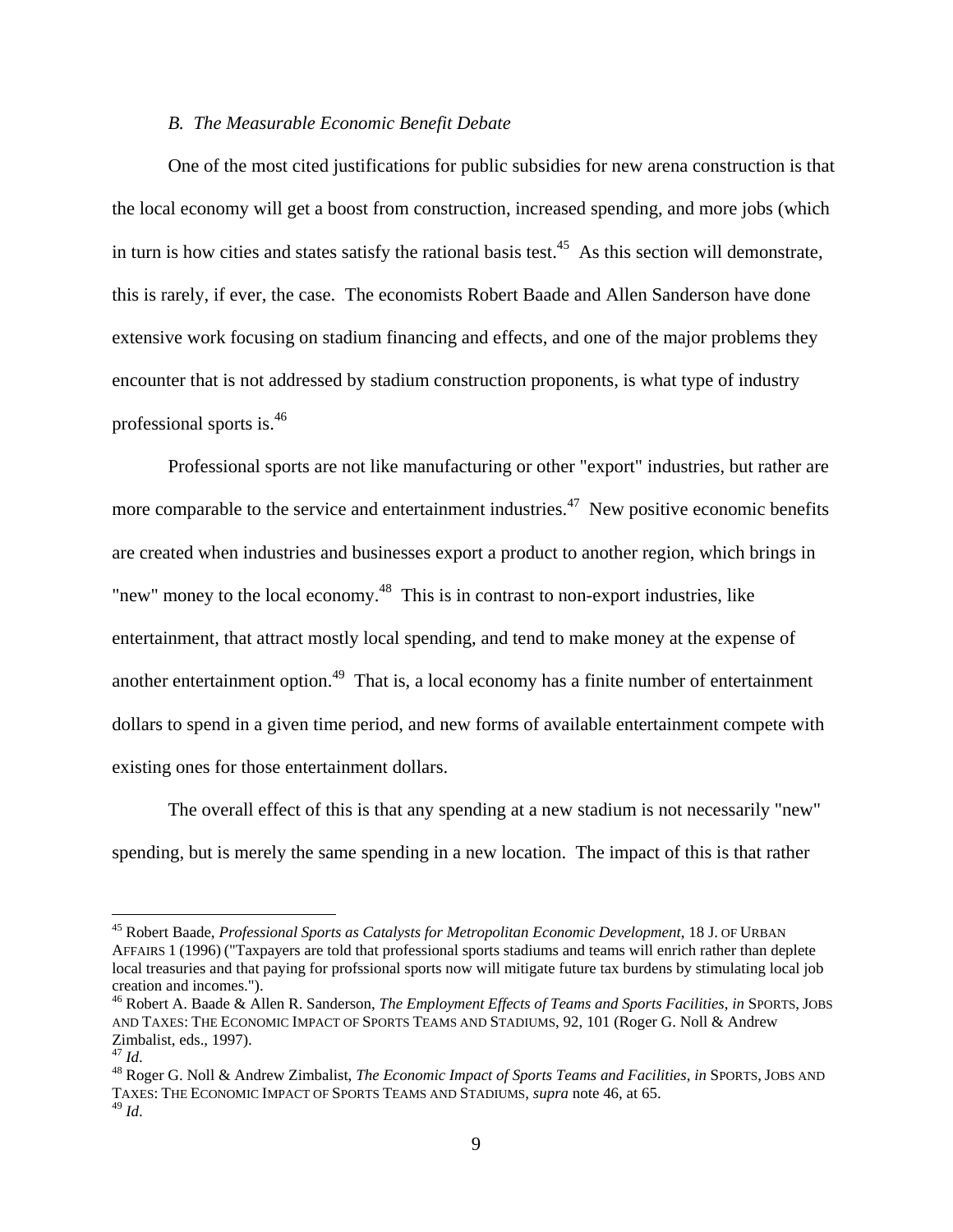than producing new spending in a local economy, stadiums often have the effect of taking away spending from other local businesses, i.e. people might now spend their entertainment dollars at the sporting event rather than at the local mall or restaurant. In fact, in a 1987 study, seven of the nine cities examined after stadium construction or renovation, received a reduced share of regional income.<sup>50</sup> In none of the nine cities studied was a positive correlation found between "stadiums, professional sports, and city income as a fraction of regional income."<sup>51</sup> New entertainment choices can be a good thing, but should not be mistaken for something that creates new value when it only serves to dilute the already-existing entertainment market.

The stadium advocate will respond that unlike local malls and restaurants, stadiums can increase tourism, thus acting as a quasi-export business by bringing in truly new money. The estimations of increased tourism are often greatly exaggerated, and in fact the large majority of people who attend sporting events are locals.<sup>52</sup> For sake of covering all of our bases, it should also be noted that the "non-attendance-based revenue," which includes things like broadcasting, television deals, and merchandise sales, have also not been shown to generate enough of an impact on local economies to offset the loss of revenue to other local entertainment options.<sup>53</sup> Evidently, this is due in large part to the bulk of professional sports team revenues being used to fund continued operations of the team, e.g. paying for staff, coaches, and players.<sup>54</sup> In addition, coaches and players, the biggest beneficiaries of team revenues aside from owners, tend to not

<sup>50</sup> ROBERT A. BAADE, THE HEARTLAND INST., IS THERE AN ECONOMIC RATIONALE FOR SUBSIDIZING SPORTS STADIUMS? 15 (1987), *available at*

http://news.heartland.org/sites/all/modules/custom/heartland\_migration/files/pdfs/17280.pdf (Note that Baade included a population variable in each regression model in his study, in order to control for the possibility that economic performance dropped as a result of factors better ascribed to "general urban malaise" or urban income contraction. Therefore, to complete lack of positive correlation should be entirely attributable to the construction of the stadium(s), and should not be the fault of being wrapped up in an otherwise poor economy.). <sup>51</sup> *Id*. at 16.

<sup>52</sup> Noll, *supra* note [48,](#page-9-0) at 69.

<sup>53</sup> *Id*.

<sup>54</sup> *Id*. at 72.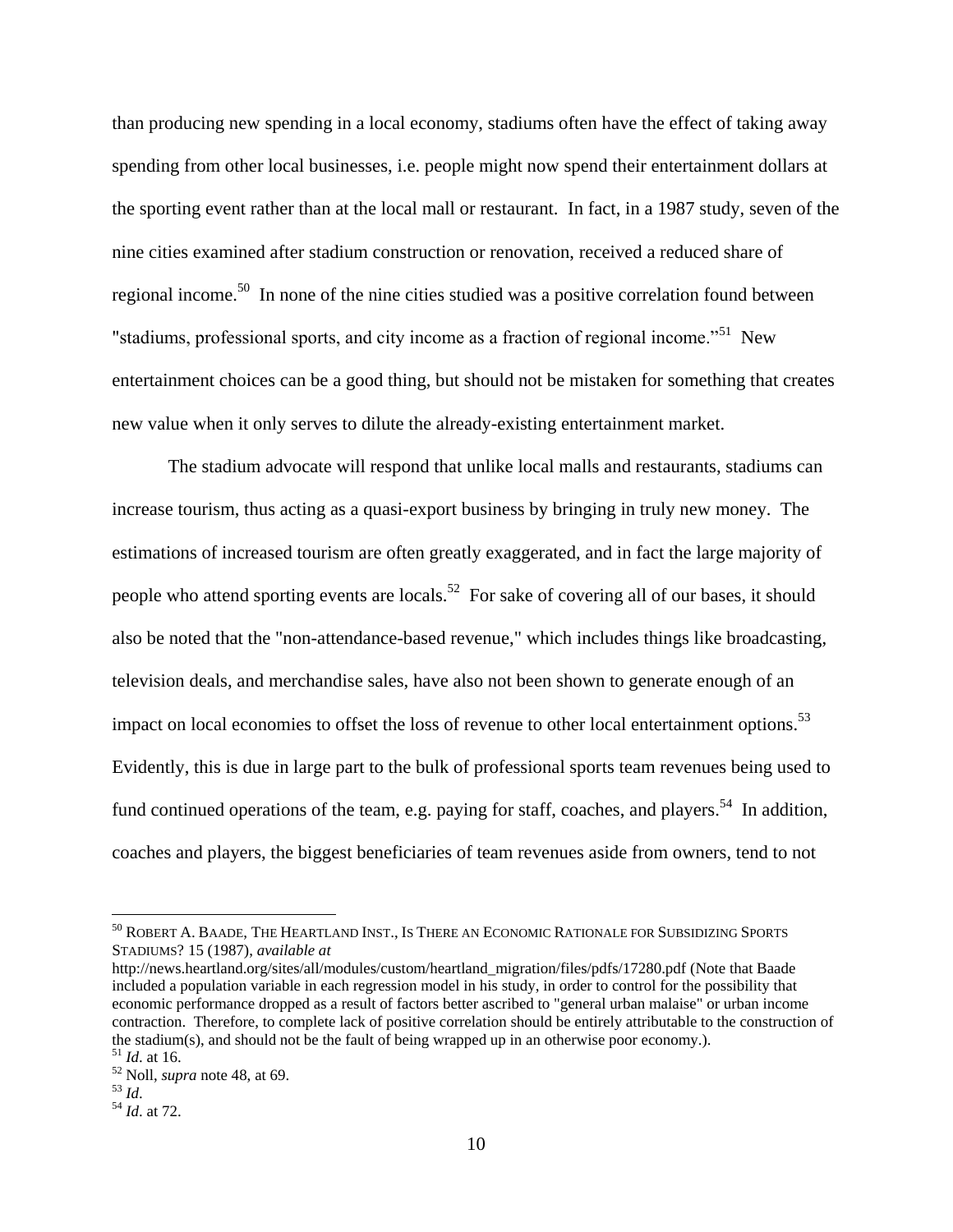live in the neighborhoods in which their respective stadiums are located, and therefore much of the team revenue does not stay in the local economy.<sup>55</sup>

The second response of the stadium advocate is that regardless of increased spending claims, at least the stadium will bring in new jobs. This too tends to be greatly exaggerated.<sup>56</sup> Studies commissioned by teams when submitting their construction proposals tend to not take into account already-existing jobs at the facilities that the new stadiums will be replacing.<sup>57</sup> These studies fail to differentiate between "net" and "gross" gains in employment.<sup>58</sup> In order for all of the jobs "created" by the new stadium to be new ones, the city would have to have no professional athletic team before the stadium was constructed.<sup>59</sup>

Another important thing to note regarding job creation is that the vast majority of the jobs are low-paying seasonal employments.<sup>60</sup> According to Baade and Sanderson, roughly 2% of the jobs counted as being created by the stadium are full-time and high-paying—this 2% of course being the players, coaching staff, and team management.<sup>61</sup> So even if a stadium can be said to create new jobs at all, approximately 98% of those "new" jobs are seasonal service industry jobs that offer irregular hours, low pay, and likely little to no benefits.

Finally, in case one might think that having a dozen to several dozen new multimillionaires in the form of professional athletes spending money in the local economy might be a good thing, Baade and Sanderson put that theory to rest as well. In contrast to the image of high-rolling athletes portrayed by the media, players and coaches tend to save and

<sup>55</sup> *Id*. at 73.

<sup>56</sup> Baade & Sanderson, *supra* note [46,](#page-9-1) at 92.

<sup>57</sup> *Id*.

<sup>58</sup> *Id*.

<sup>59</sup> *Id*. at 94.

<sup>60</sup> *Id*. at 99.

<sup>61</sup> *Id*.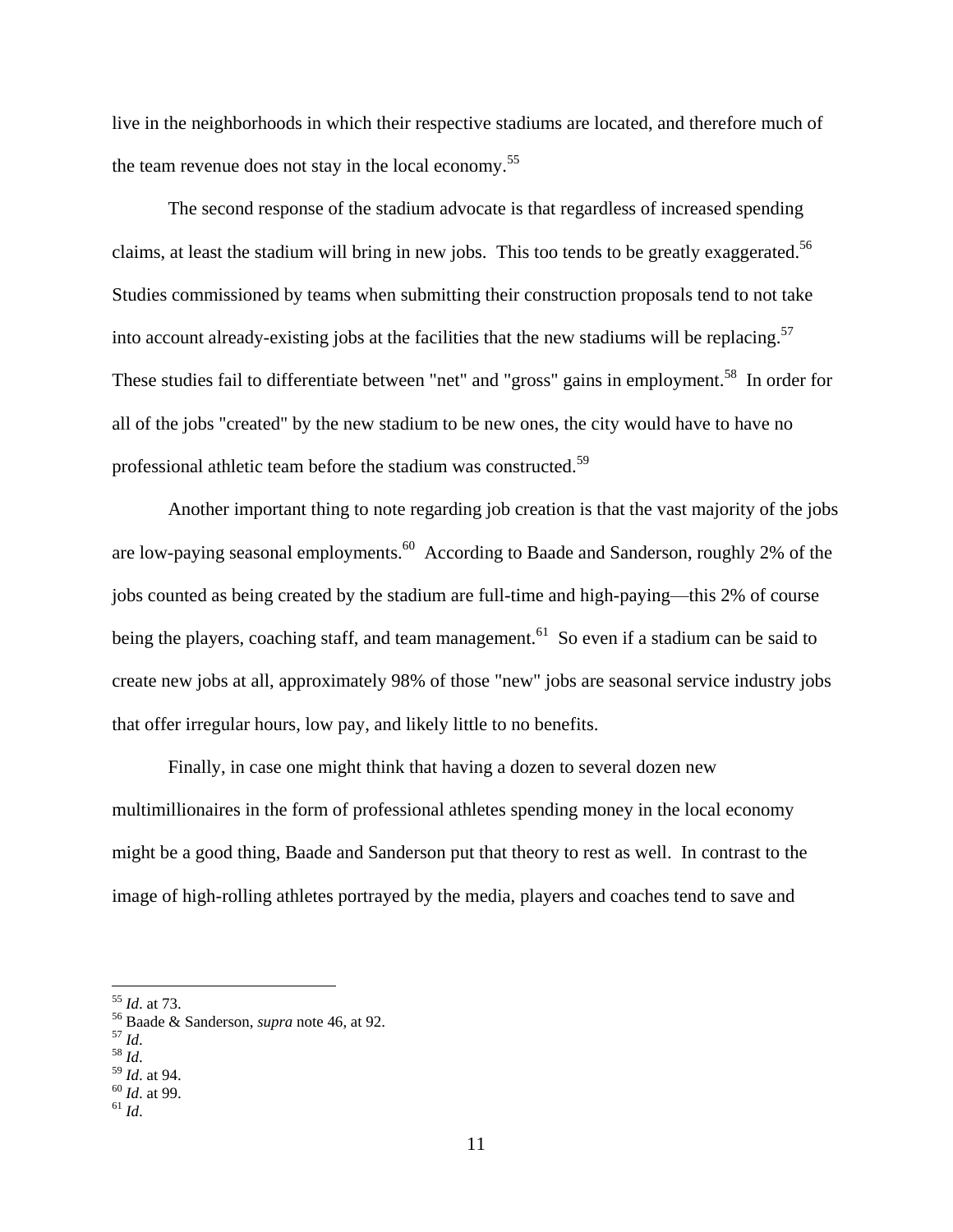invest a higher percentage of their income relative to comparable earners.<sup>62</sup> This could be because of the highly volatile nature of sports, in that careers of players are often very short, and coaching turnover is often very high. $63$ 

### IV. THE CASE OF THE BARCLAY'S CENTER

# *A. Background*

The Barclay's Center, part of the Atlantic Yards Arena and Redevelopment Project, was first proposed in December of  $2003$ .<sup>64</sup> The plans called for 22 acres of new development in Brooklyn, New York, in the center of the Prospect Heights, Boerum Hill, Park Slope, and Fort Greene neighborhoods.<sup>65</sup> In order to acquire 22 acres of developable land in an area as densely built up as Brooklyn, the Empire State Development Corporation (hereinafter "ESDC") planned to use eminent domain.<sup>66</sup> Opponents of the plan claimed that the confiscation of 53 properties, displacing 330 residents and 33 businesses, was too high of a price to pay for the land to be sold off to private developers for a new sports arena and skyscrapers.<sup>67</sup>

The development project was slated to "extend eastward from the junction of Atlantic and Flatbush Avenues, and include blocks [then] occupied by the subgrade Vanderbilt rail and MTA bus yards as well as certain blocks bordering the yards to the south."<sup>68</sup> Set to be completed in phases, the Barclay's Center was the first project on the docket.<sup>69</sup> Throughout various other phases, the project includes infrastructure upgrades to the Vanderbilt Yards rail facilities, a mix

<sup>62</sup> Baade & Sanderson, *supra* note [46,](#page-9-1) at 102.

<sup>63</sup> *Id*.

<sup>64</sup> Mark Berkey-Gerard, *Eminent Domain Revisited*, GOTHAM GAZETTE, Dec. 12, 2005,

http://old.gothamgazette.com/article/iotw/20051212/200/1678.

<sup>65</sup> *Id*.

 $66$   $\overline{1}d$ .  $\frac{1}{67}$  *Id.* 

<sup>68</sup> Goldstein v. N.Y. State Urban Dev. Corp., 921 N.E.2d 164, 165 (N.Y. 2009).

<sup>69</sup> *Id*.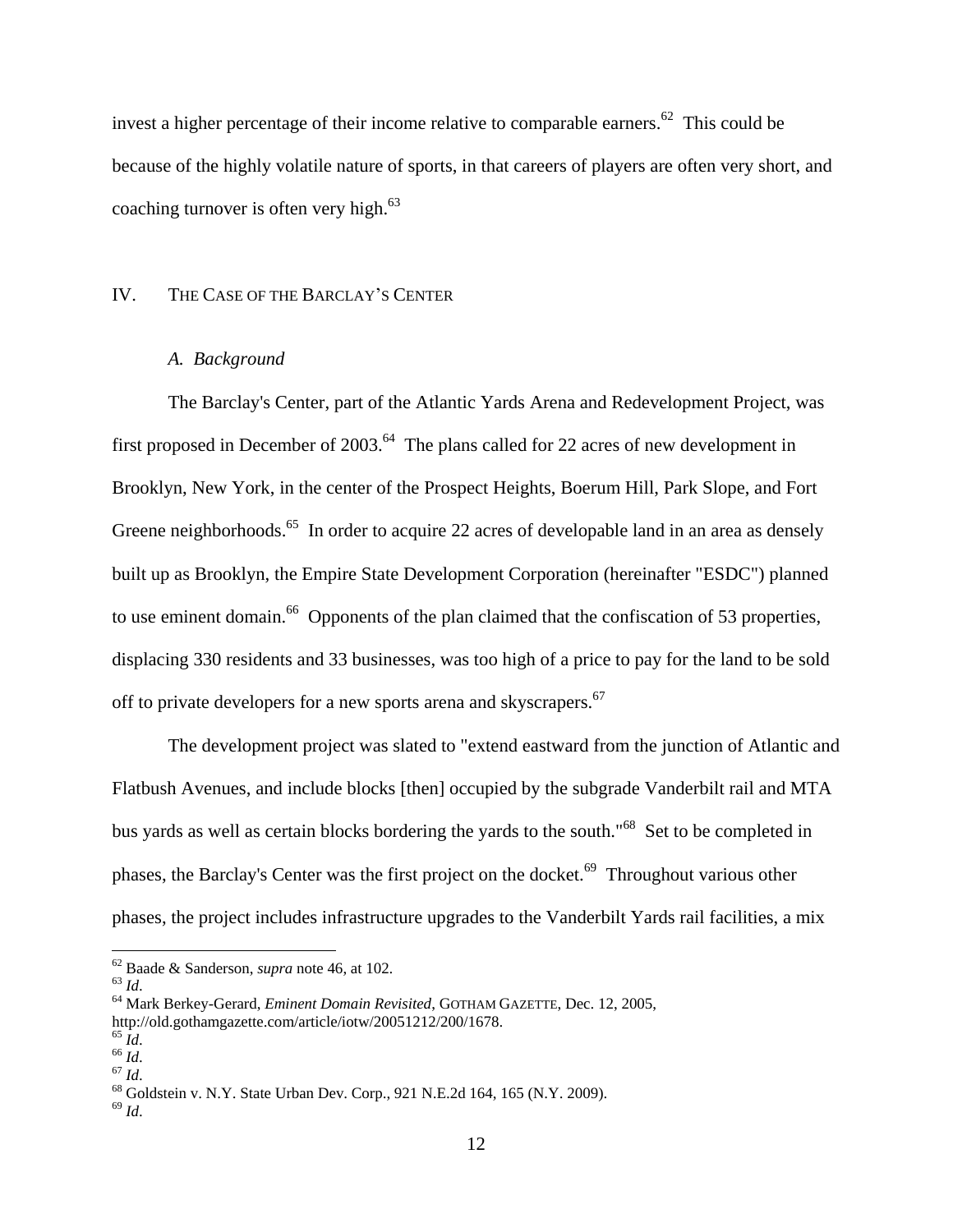of commercial and residential high rise structures, and some eight acres of publicly accessible open space.<sup>70</sup>

One of the most prevalent objections to this type of eminent domain use was the determination of blight.<sup>71</sup> One such objection came from Dan Goldstein.<sup>72</sup> Mr. Goldstein argues that the ESDC's blight designation for his neighborhood is misleading.<sup>73</sup> As evidence, Mr. Goldstein points to the fact that he paid nearly \$600,000 for his newly renovated condominium in the Prospect Heights neighborhood in 2003.<sup>74</sup> The blight declaration was based on a 2006 report commissioned by the  $ESDC<sup>75</sup>$  The report pointed to several factors when making its determination, including below-grade railways of the Metropolitan Transportation Authority (hereinafter "MTA"), weeds and graffiti, and the economic "underutilization" of the soon-to-beconfiscated land.<sup>76</sup>

After several years of litigation, *Goldstein v. N.Y. State Urban Dev. Corp.* visited the New York Court of Appeals for the last time.<sup>77</sup> Primarily at issue was the determination issued by the New York State Urban Development Corporation, d/b/a ESDC, that it should confiscate the properties contained within the 22 acre area.<sup>78</sup> The project was termed a "land use improvement project."<sup>79</sup> The petitioners in *Goldstein* do not dispute that the "blight" designation for more than 50% of the confiscated property is appropriate.<sup>80</sup> Where the dispute did arise, however, was in a roughly three-block area wherein there had been no previous blight-

<sup>70</sup> *Id*.

<sup>71</sup> *See* Nicole Gelinas, *The Empire State and Eminent Domain*, THE WALL STREET J., Nov. 13, 2009, http://online.wsj.com/article/SB10001424052748704576204574530161194721796.html.

 $72 \tilde{I}$ d.

<sup>73</sup> *Id*. <sup>74</sup> *Id*.

<sup>75</sup> AKRF, INC., ATLANTIC YARDS ARENA AND REDEVELOPMENT PROJECT: BLIGHT STUDY (2006).

<sup>76</sup> *Id*. at A-1.

<sup>77</sup> *Goldstein*, 921 N.E.2d at 164.

<sup>78</sup> *Id*. at 165.

<sup>79</sup> *Id*. at 166.

<sup>80</sup> *Id*.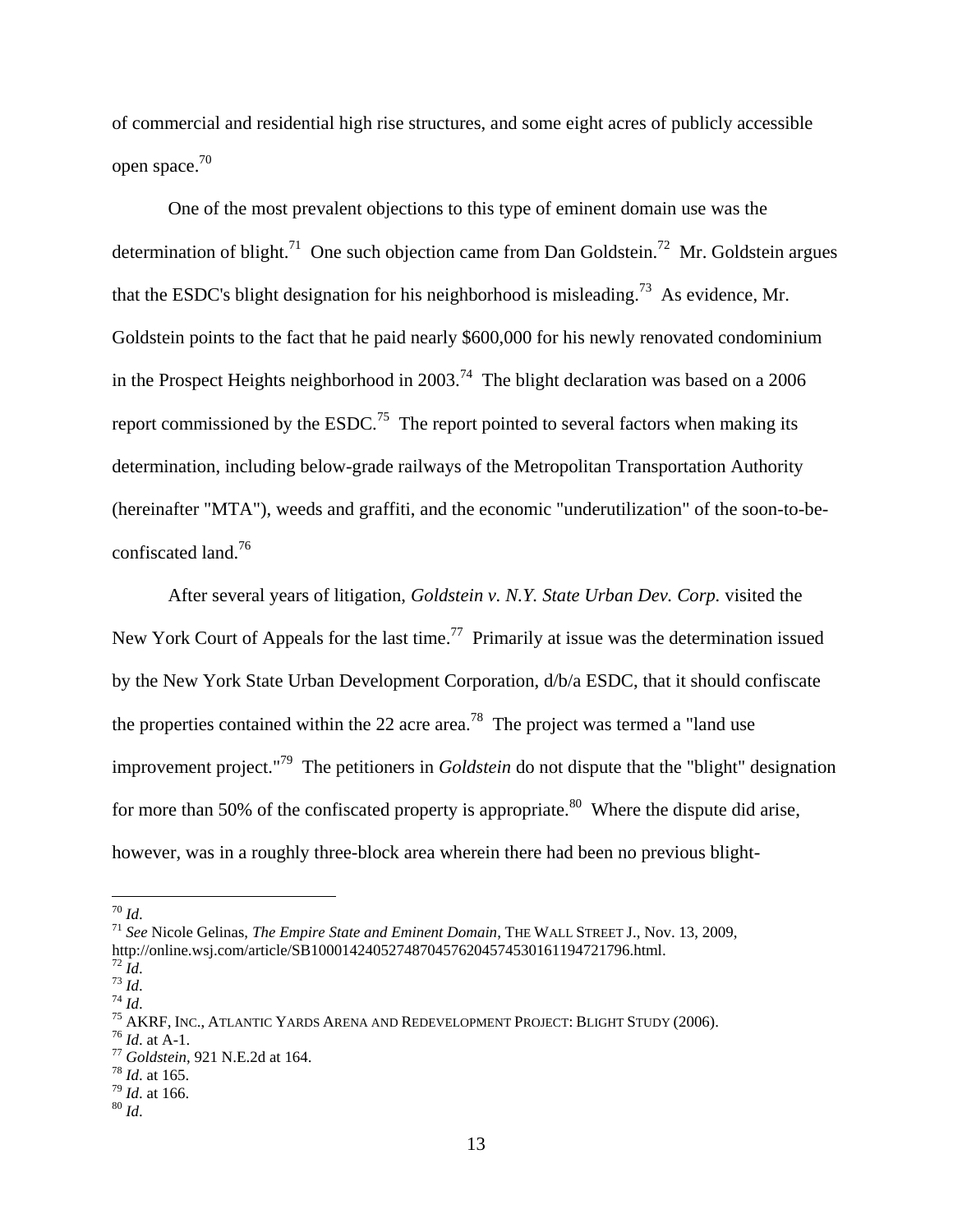designation prior to the Atlantic Yards Project.<sup>81</sup> The Forest City Ratner Companies (hereinafter "FCRC"), the main private developer associated with the project, had already successfully acquired many of the properties in the area, but petitioners either refused to sell, felt they were entitled to more money, or argued that the state did not have the right to confiscate their property if it was not blighted. $82$  The ESDC claimed that the report "made findings that the blocks in which [the petitioners] are situated possess sufficient indicia of actual or impending blight to warrant their condemnation for clearance and redevelopment" in accordance with the land use improvement plan.<sup>83</sup> It was the position of the ESDC that, by "removing blight" and instituting the proposed redevelopment plan in its place, the "public use, benefit or purpose" requirement under New York State law would be satisfied.<sup>84</sup>

A federal court had already rejected the claims made by the petitioners regarding the Fifth Amendment and whether the proposed land use improvement plan was properly considered public use, however, the federal district court declined to exercise supplemental jurisdiction over the New York State constitutional claims.<sup>85</sup> The Court of Appeals rejects the petitioners' assertion that their property was not being condemned for public use as the state constitution required, but rather was being condemned to "enable a private commercial entity to use their properties for private economic gain with, perhaps, some incidental public benefit."<sup>86</sup> The court emphatically rejects this, writing that it is "indisputable that the removal of urban blight is a proper and, indeed, constitutionally sanctioned, predicate for the exercise of the power of eminent domain."<sup>87</sup>

 $\overline{a}$ 

<sup>83</sup> *Id*.

<sup>81</sup> *Id*.

<sup>82</sup> *Goldstein*, 921 N.E.2d at 166.

<sup>84</sup> *Id*.

<sup>85</sup> *Id*. at 166–67 (citing Goldstein v. Pataki, 516 F.3d 50 (2d Cir. 2008)).

<sup>86</sup> *Id*. at 170.

<sup>87</sup> *Id*. at 170–71.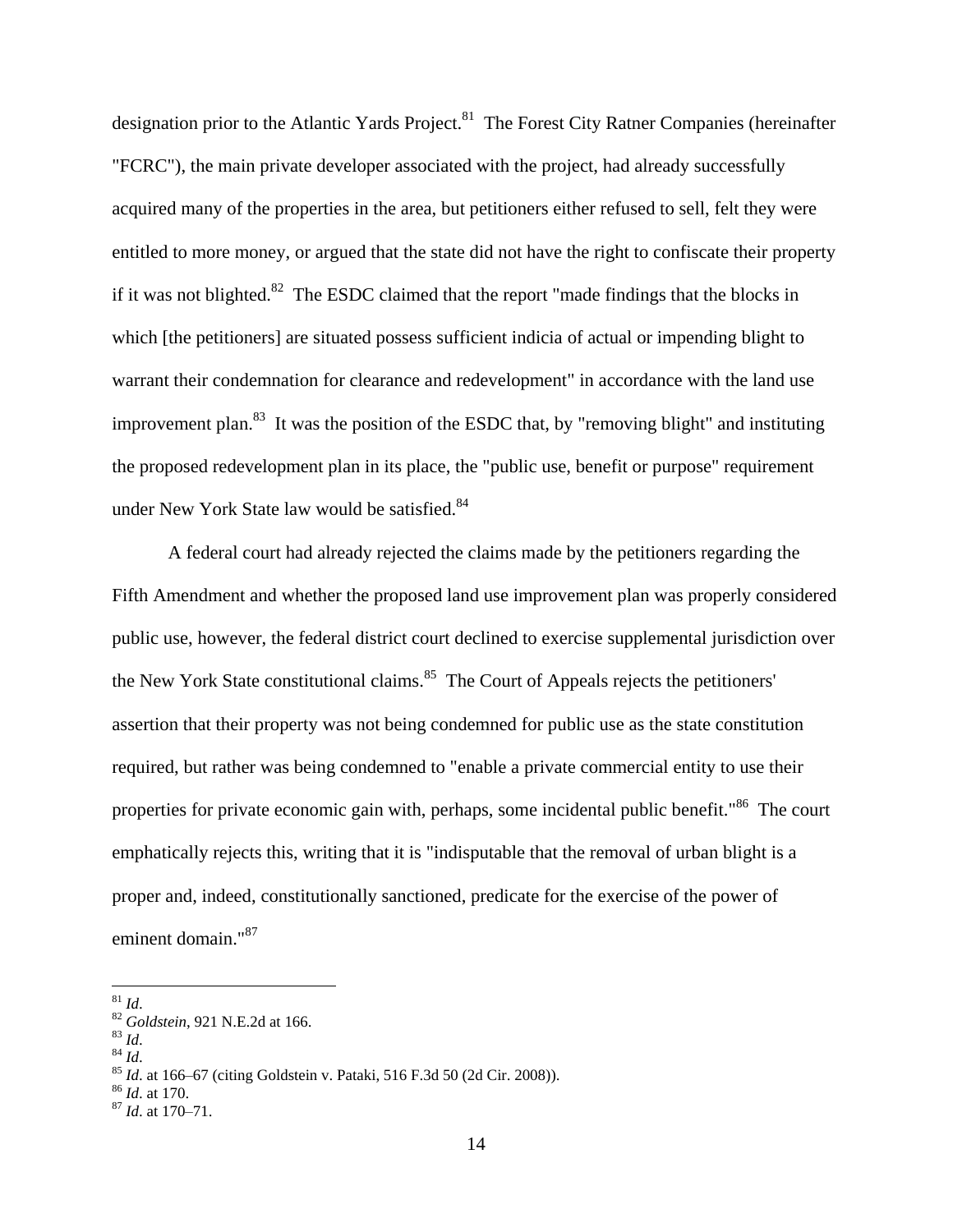In response to petitioners' biggest gripe—that while the rail yards and other areas were blighted, the three-block area wherein petitioners lived or worked, were not—the court gives in to an extent, saying that "[t]hey are doubtless correct that the conditions cited in support of the blight finding at issue do not begin to approach in severity the dire circumstances of urban slum dwelling."<sup>88</sup> But the court reasons its way around this: "We, however, have never required that a finding of blight by a legislatively designated public benefit corporation be based upon conditions replicating those" of the 1936 case that spawned the "substandard and insanitary" definition of urban blight in New York. $89$ 

As early as the 1950s, the Court of Appeals found that "[o]f course, none of the buildings are as noisome or dilapidated as those described in Dickens' novels . . . but there is ample in this record to justify the determination of the city planning commission that a substantial part of the area is 'substandard and insanitary' by modern tests."<sup>90</sup> The court goes on to explain that while historically, slums were the primary target of the substandard and insanitary language, as the complexities of modern urban societies have become better understood, it is clear that condemnation for the public welfare is not limited to slums, and instead also includes areas of economic underdevelopment and stagnation.<sup>91</sup>

Perhaps most frustrating for the petitioners, the Court of Appeals contends that it would be quite easy to disagree with the blight findings of the ESDC, but that such a contention would merely be another reasonable view of the evidence, and since this is something that is left to legislative prerogative, the petitioners are without recourse.<sup>92</sup> Indeed, the court goes on:

<sup>88</sup> *Goldstein*, 921 N.E.2d at 171.

<sup>&</sup>lt;sup>89</sup> *Id.* (citing 1938 Rep. of N.Y. Constitutional Convention Comm., vol. 6, part 2, at 636–639).

<sup>&</sup>lt;sup>90</sup> *Id.* (quoting Kaskel v. Impellitteri, 115 N.E.2d 659 (N.Y. 1953)).

<sup>&</sup>lt;sup>91</sup> *Id.* at 171–72 (quoting Yonkers Community Dev.Agency v. Morris, 335 N.E.2d 327 (1975)).

<sup>92</sup> *Id*. at 172.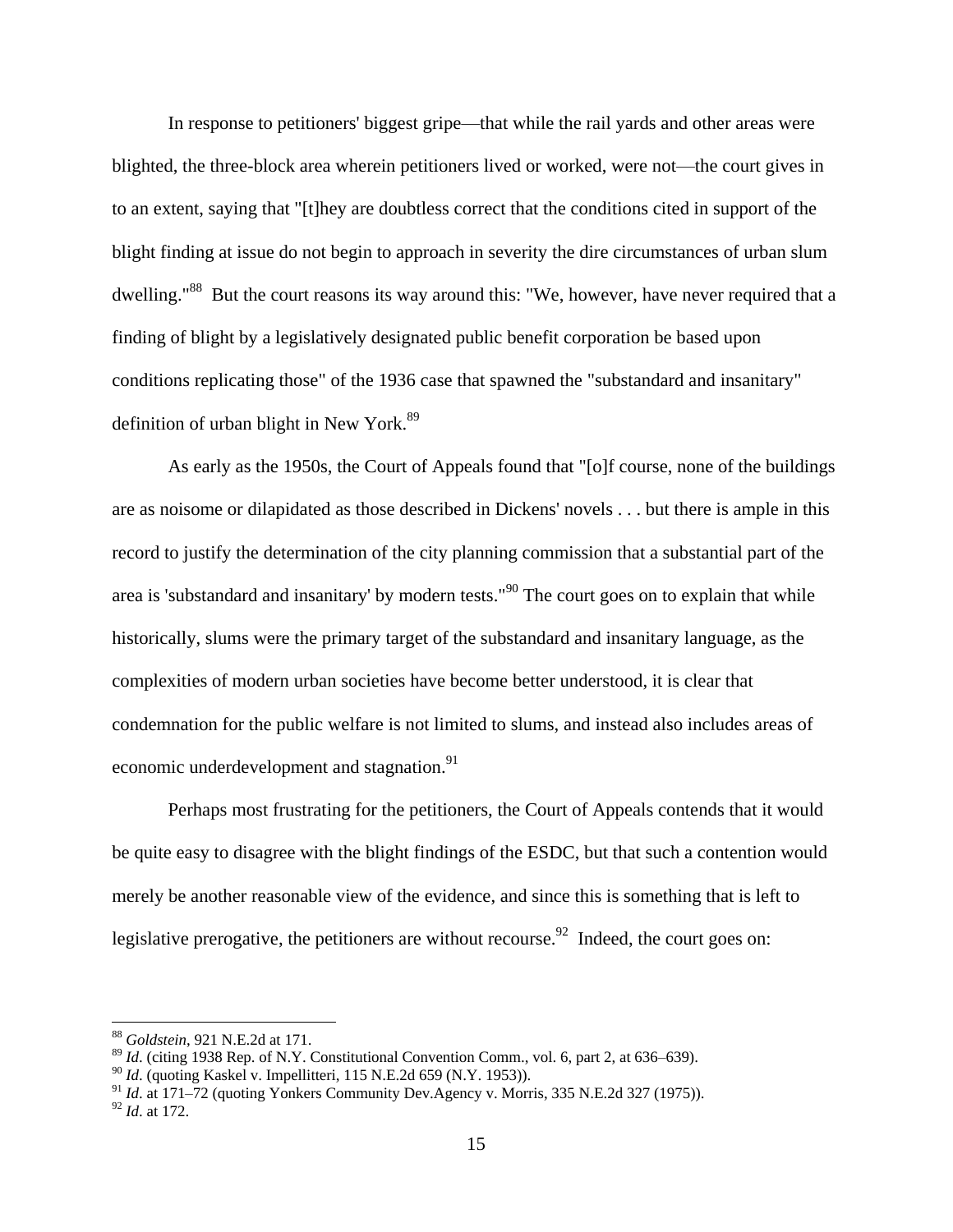It may be that the bar has not been set too low—that what will now pass as "blight," as that expression has come to be understood and used by political appointees to public corporations relying upon studies paid for by developers, should not be permitted to constitute a predicate for the invasion of property rights and the razing of homes and businesses. But any such limitation upon the sovereign power of eminent domain as it has come to be defined in the urban renewal context is a matter for the Legislature, not the courts.<sup>93</sup>

The court even admits that the concept of public use has been "sapped" of its limiting power.  $94$ Regardless, the project was deemed a public use, and the next section will consider if one exists at all, and what the consequences of the project have been so far.

#### *B. Consequences of the Project*

#### 1. Dueling Reports: Economic Impact

<span id="page-16-0"></span>The first consideration is whether there will indeed be a measureable economic benefit from the construction of the Barclay Center. Perhaps not surprisingly, given the amazing historical ability of stadium projects to garner incredible amounts of public funding, the Barclay Center and related phases of the Atlantic Yards Project were the beneficiaries of large public subsidization.<sup>95</sup> Even leaving aside the use of eminent domain powers on its behalf, Mr. Ratner's development project received an additional \$300 million in city rent subsidies, \$114 million in tax exempt Liberty Bonds despite not actually being located in Lower Manhattan,  $96$  and then another \$400 million in Liberty Bonds once Mr. Ratner could not find enough tenants to fill all of the office space planned.<sup>97</sup> All of this was warranted, according to Mr. Ratner, because any

<sup>93</sup> *Id*. at 172–73.

<sup>94</sup> *Goldstein*, 921 N.E.2d at 173.

<sup>95</sup> NEIL DEMAUSE & JOANNA CAGAN, FIELD OF SCHEMES: HOW THE GREAT STADIUM SWINDLE TURNS PUBLIC MONEY INTO PRIVATE PROFIT 282 (2008).

<sup>&</sup>lt;sup>96</sup> Liberty Bonds were issued by the federal government in order to help finance the rebuilding of Lower Manhattan after 9/11.

<sup>97</sup> DEMAUSE, *supra* not[e 95,](#page-16-0) at 282–83.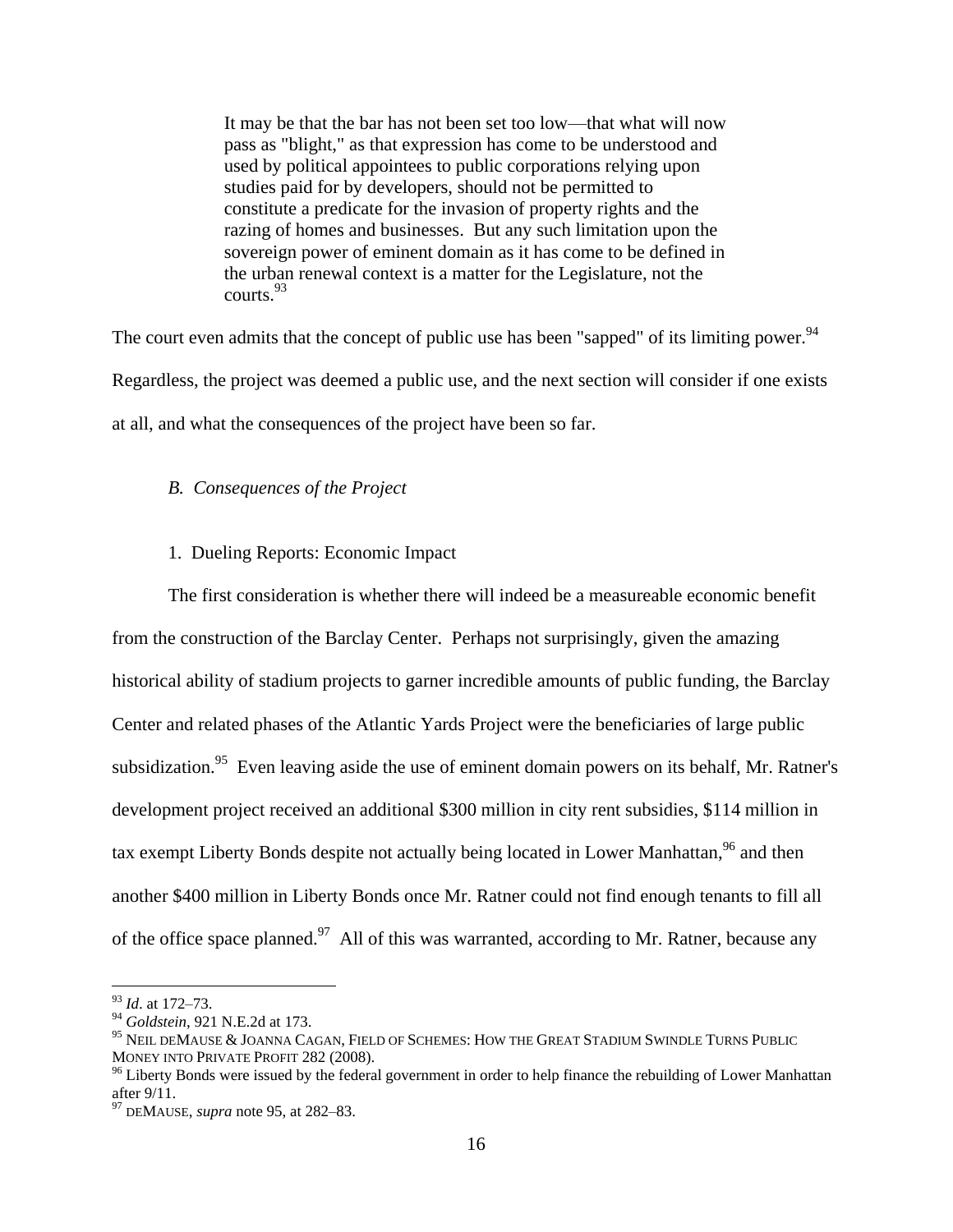expenditures made by the city on his behalf would be more than repaid by the "surge of resulting tax revenues."<sup>98</sup>

In a report financed by Ratner, an economist<sup>99</sup> estimated that the Project would generate \$1.5 billion in new revenues, as opposed to \$700 million in new costs.<sup>100</sup> Notable, however, is that even in this pro-project study, the Barclay Center was only estimated to account for approximately \$257 million in new revenues.<sup>101</sup> Note that even with this estimate, low relative to the rest of the projections, there are large issues regarding methodology. The study assumes, incorrectly in my opinion, that 30% of fans attending Nets games will be from New Jersey, and therefore represent "new" money in the local economy.<sup>102</sup> While there are no New Jerseyspecific figures regarding game attendance yet, $103$  there are three problems with the estimate as formulated by the Ratner report.

<span id="page-17-0"></span>The estimates are in part based off of the percentage of non-season ticket holders who attended New York Jets games at the Meadowlands in New Jersey, but who live in New York.<sup>104</sup> There are a few of reasons why the analogy is inapplicable: 1) the more infrequent football schedule makes it more acceptable to be an all day affair; 2) many Jets fans are historically from Queens and Long Island, i.e. there are very strong territorial loyalties to the franchise whereas the Nets do not enjoy such a rabid and loyal fan base; and, 3) a fact of life of living in New York City is that the only professional football around is in New Jersey, which forces fans of both

<sup>98</sup> *Id*. at 283.

<sup>&</sup>lt;sup>99</sup> Andrew Zimbalist, the economist responsible for the report's contents, published a book a year prior to the report coming out, the purpose of which was to argue that public financing for stadium construction is a bad idea that does not see any return on investment. Indeed, his volume is cited in this paper as support for the idea that the Barclay Center financing is ill-advised.

<sup>100</sup> deMause, *supra* note [95,](#page-16-0) at 283.

 $101 \overline{Id}$ .

<sup>102</sup> Norman Oder, *Why Brooklyn arena tax revenues likely would be lower than projected*, ATLANTIC YARDS REPORT (May 2, 2013, 6:23 PM), http://atlanticyardsreport.blogspot.com/2009/02/why-brooklyn-arena-tax-revenueslikely.html.

 $103$  Since the first full season of basketball in Brooklyn just concluded, I am hopeful that updated estimates will be released some time prior to the start of next season.

<sup>104</sup> Oder, *supra* note [102.](#page-17-0)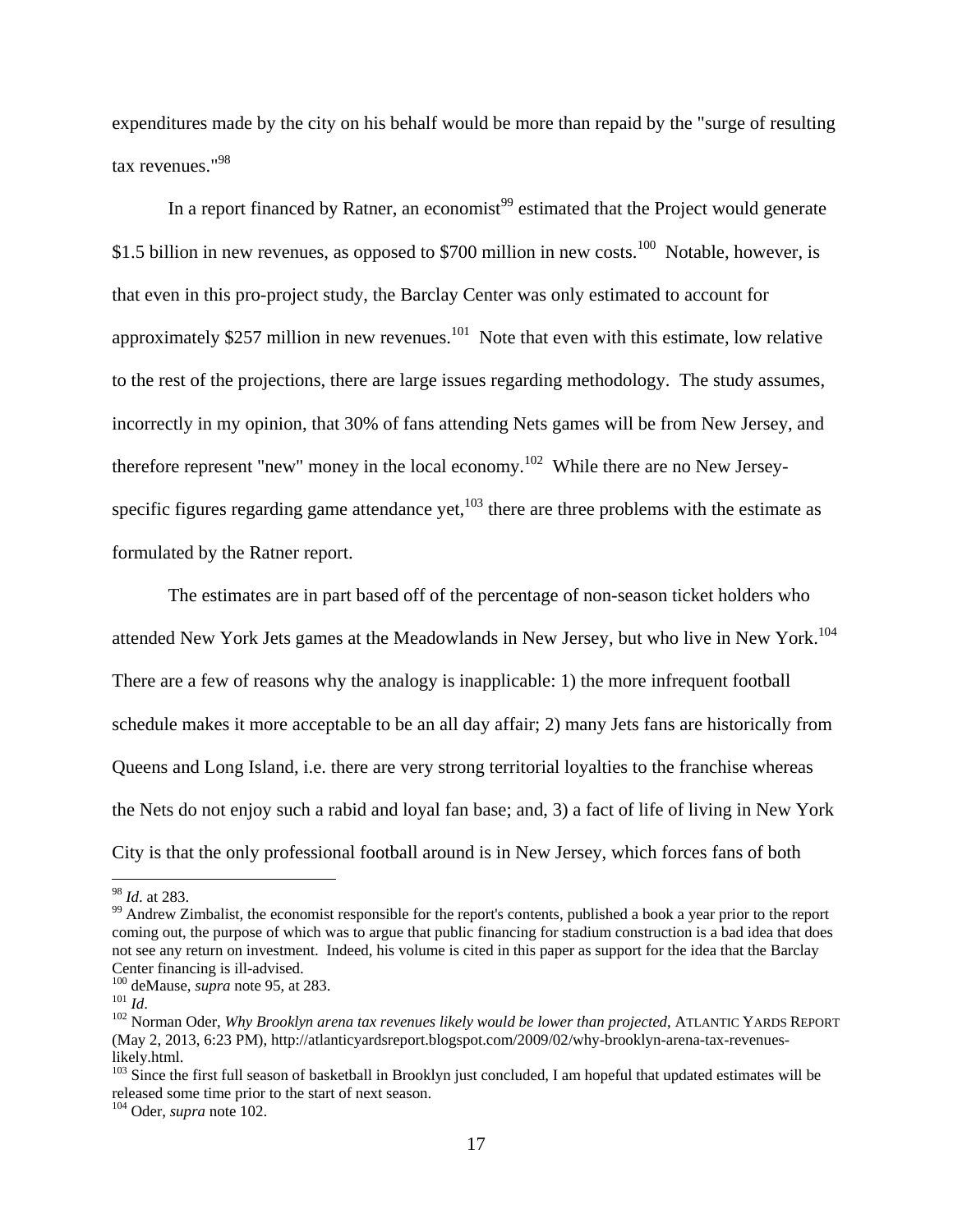teams to cross state lines every Sunday if they want to see the game live, which is not the case for basketball.<sup>105</sup> This is important because it shows that New York residents are overrepresented at football games compared to basketball games.

By overvaluing the percentage of New Yorkers who travel to New Jersey as a means of estimating how many New Jersey residents would travel to Brooklyn, the report's estimate could be significantly off base.<sup>106</sup> As an opposition report issued by economists from Columbia University and the London School of Economics in response to the Ratner report documents, the overvaluing of New York football attendees leads to the undervaluing of the number of New Jersey fans that attended Nets games while they were in New Jersey.<sup>107</sup> The crux of this mistake is that there were fewer New York-based Nets fans prior to the move to Brooklyn than Ratner estimated, which is important in the sense that this "places a greater burden on NY-based fans in terms of fan attendance."<sup>108</sup>

This is a serious concern, given that the out of state attendance numbers counted for much of the report's lofty revenue projections. "In revenue terms, a greater share will be diverted from existing sales taxable expenditure in New York,"<sup>109</sup> which means that we are taken back to the discussion regarding whether or not stadium spending is "new" spending, or whether it is simply taking entertainment dollars from other local businesses. This is a huge blow to the Barclay Center project, which was relying on sales tax revenues to account for 60% of its projected new tax revenues.<sup>110</sup> The opposition report goes on to discuss the arena's effects on the

<sup>105</sup> *Id*.

<sup>106</sup> JUNG KIM & GUSTAV PEEBLES, ESTIMATED FISCAL IMPACT OF FOREST CITY RATNER'S BROOKLYN AREAN AND 17 HIGH RISE DEVELOPMENT ON NYC AND NYS TREASURIES 6 (2004), *available at* http://www.dddb.net/public/KimPeebles.pdf.

 $^{107}$ *Id.* 

<sup>108</sup> *Id*.

<sup>109</sup> *Id*.

<sup>110</sup> Oder, *supra* note [102.](#page-17-0)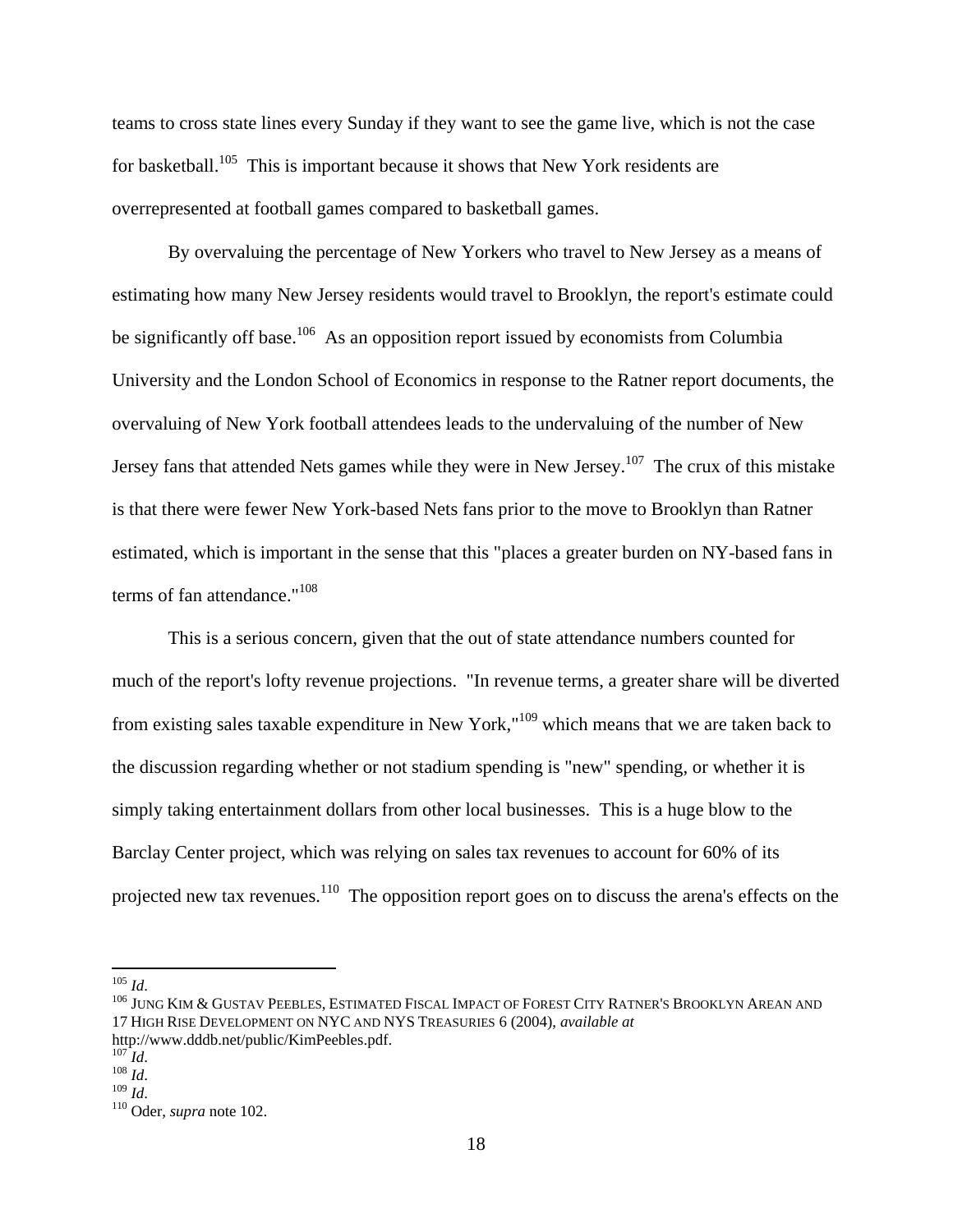local economy specifically. Indeed, it shows that the total gain to the city is \$257.5 million, but the cost of the arena to the city and state is  $$261$  million.<sup>111</sup>

Given that we are operating without the benefit of economic data or hindsight, the smart money appears to be on either no economic impact, or a negative economic impact. The next section will turn to the social side of the project, namely, the consequences of the use of eminent domain on the ethnic profile of the affected neighborhoods.

2. Changing Landscapes: Neighborhood Profiles Pre- and Post-Barclay Center

The Barclay Center sits at the nexus of Prospect Heights, Fort Greene, Park Slope, and Boerum Hill. As would be expected, these neighborhoods were the most affected by the Atlantic Yards Project. In order to see if any ethnic groups were more affected by the redevelopment than others, I examined census data and measured neighborhood population changes between 2000 and 2010.

<span id="page-19-0"></span>Brooklyn as a whole increased its population by less than 40,000 residents, at the same time losing its relative share of New York City's total residents, from  $30.8\%$  to  $30.6\%$ .<sup>112</sup> The rest of the city outpaced Brooklyn's population growth, with the city as a whole averaging 2.2% growth.<sup>113</sup> Interesting, the Barclay Center neighborhoods correlate with either zero or negative population growth: Prospect Heights and Park Slope both saw approximately no change, while the Boerum Hill and Fort Greene neighborhoods both saw losses of 1,000–5,000 (equating to losses of  $5-10\%$ ).<sup>114</sup>

<sup>111</sup> *Id*. at 7.

<sup>112</sup> DEP'T OF CITY PLANNING, NYC2010: POPULATION GROWTH AND RACE/HISPANIC COMPOSITION 2 (2010).

<sup>113</sup> *Id*. at 3.

<sup>114</sup> *Id*. at 10.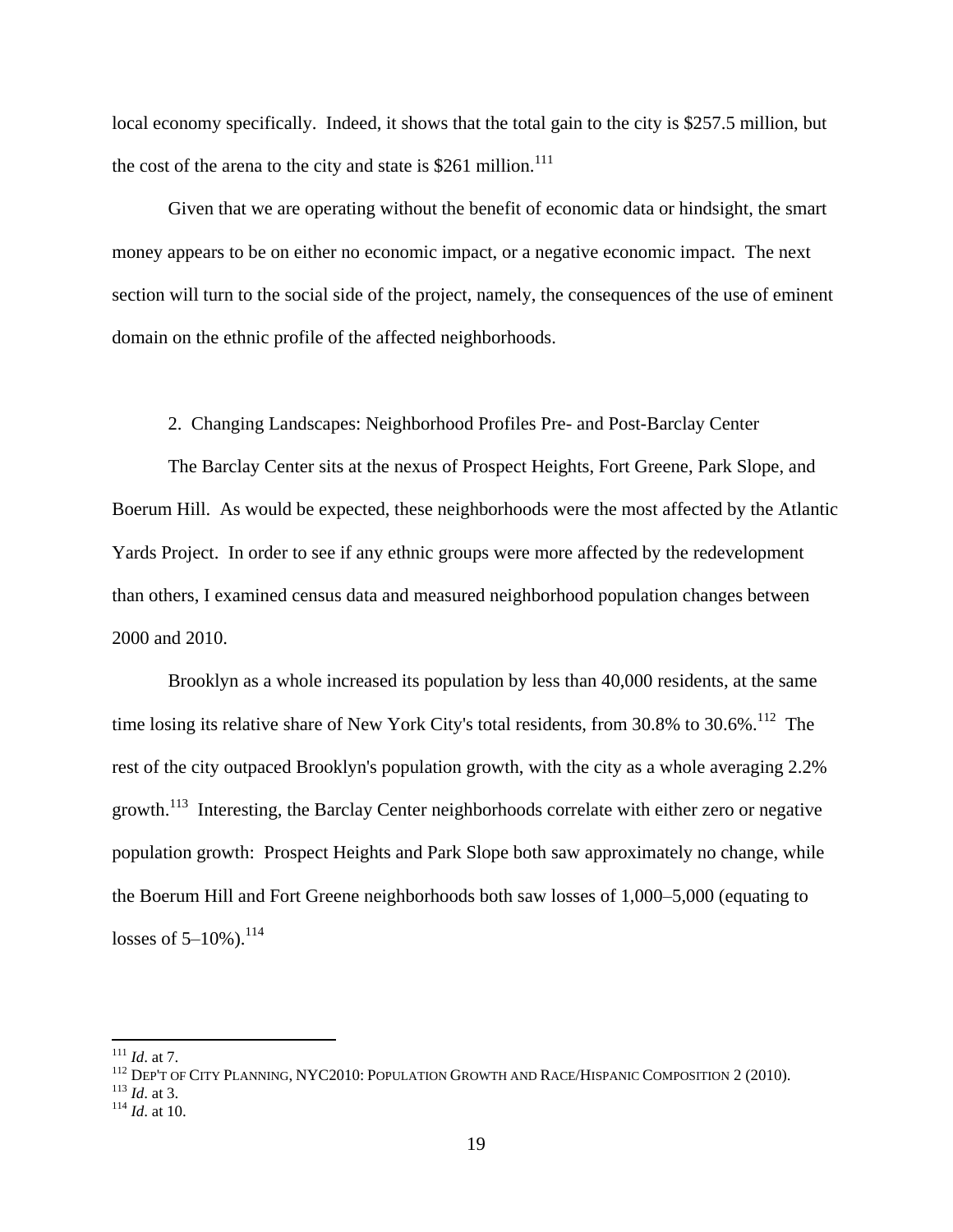While NYC as a whole saw a net loss of nonhispanic whites of -2.8%, Brooklyn saw a 4.5% increase in the number of nonhispanic whites.<sup>115</sup> Concurrently, and perhaps relatedly, Brooklyn had a larger percent decrease of black populations than the city as a whole: -5.8% and - 5.1%, respectively.<sup>116</sup> Where black and white nonhispanics were in roughly equal proportions in 2000, by 2010 there was a 5% advantage to whites. Brooklyn also had enormous relative losses of Pacific Islander (-21.2%), other race nonhispanics (-33.8%), and mixed race nonhispanics (41.8%).

Tellingly, the Boerum Hill-Downtown area saw a 55% increase in white nonhispanics.<sup>117</sup> Prospect Heights saw a 60+% gain in nonhispanic whites, while Fort Greene and Park Slope had a more humble  $10-20\%$  increase.<sup>118</sup> As should be becoming clear, there is growing evidence that as the Barclay Center drove up real estate values, it began pricing economically disadvantaged minorities out of the market. The vast majority of Brooklyn neighborhoods had either no growth or negative growth in nonhispanic whites, but all of the neighborhoods surrounding the arena had significant positive growth as a percentage of their populations.

As we expand our gaze to other ethnic groups, the pattern becomes even more apparent. Park Slope and Fort Greene both lost the most Hispanics of any neighborhood in New York City, between -20 and -40%.<sup>119</sup> Boerum Hill also lost  $10-19%$ . Fort Greene's black nonhispanic population plummeted 32%, with Prospect Hill and Park Slope experiencing similar losses, and Boerum Hill seeing a slightly less drastic but still undeniable  $10-19\%$  drop.<sup>120</sup> Asian

<sup>116</sup> *Id*.

 $\overline{a}$ 

<sup>117</sup> *Id*. at 18.

<sup>119</sup> *Id*. at 21.

<sup>115</sup> *Id*. at 16.

<sup>118</sup> DEP'T OF CITY PLANNING, *supra* note [112,](#page-19-0) at 19.

<sup>120</sup> *Id*. at 23.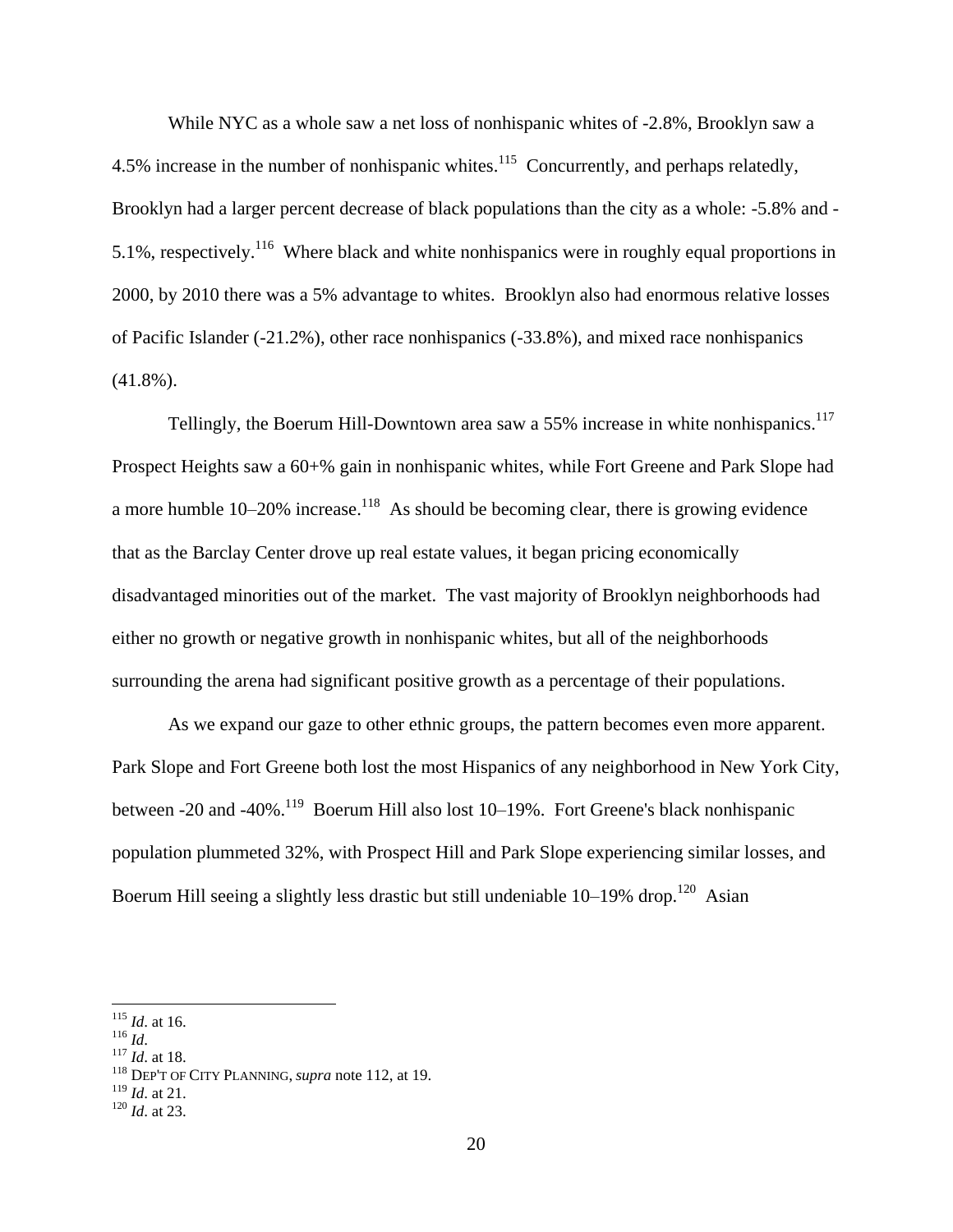populations actually grew by an amazing amount from 2000 to 2010, increasing by 40%, but little to none of those gains were made in any of the four Barclay neighborhoods.<sup>121</sup>

In sum: each of the four Barclay neighborhoods lost at least 11% of Hispanics (with Park Slope setting the high mark of -32%, the most in all of New York City); with the exception of Boerum Hill, which lost a still significant 18%, each of the neighborhoods lost at least 31% of black nonhispanics (with Prospect Heights losing the most at -38%, good for the third highest change in the city). Meanwhile, Park Slope added just under a 20% increase in nonhispanic whites, and each of the other three neighborhoods saw more than a 55% increase (with Fort Greene at an unbelievable 82%). While the numbers standing alone speak for themselves, they are even starker in the context of Brooklyn as a whole.

While this probably is not the intent of the project, fixing "blight" has long been understood to refer to gentrifying an area. With gentrification there are natural side effects, including increased property values. In an area like Brooklyn, with property values already quite high, the new arena likely just pushed low income earners over the edge and they were forced to look for more affordable housing elsewhere. Obviously it should be a goal of cities to improve the quality of their neighborhoods, but doing it in such a way as to almost guarantee breaking up neighborhoods with cultural ties seems problematic.

Perhaps we could even look past this ugly side effect if stadiums really were the white knight of inner cities, and brought significant and lasting economic improvement, but the evidence is very much against that proposition. Everything we know about inner city stadiums leads us to believe that they do not measurably improve economic quality or performance in a city. In fact, they often reduce economic performance relative to the rest of the region, largely due to the fact that stadiums encourage the development of service industry laborers, as opposed

<sup>121</sup> *Id*. at 25.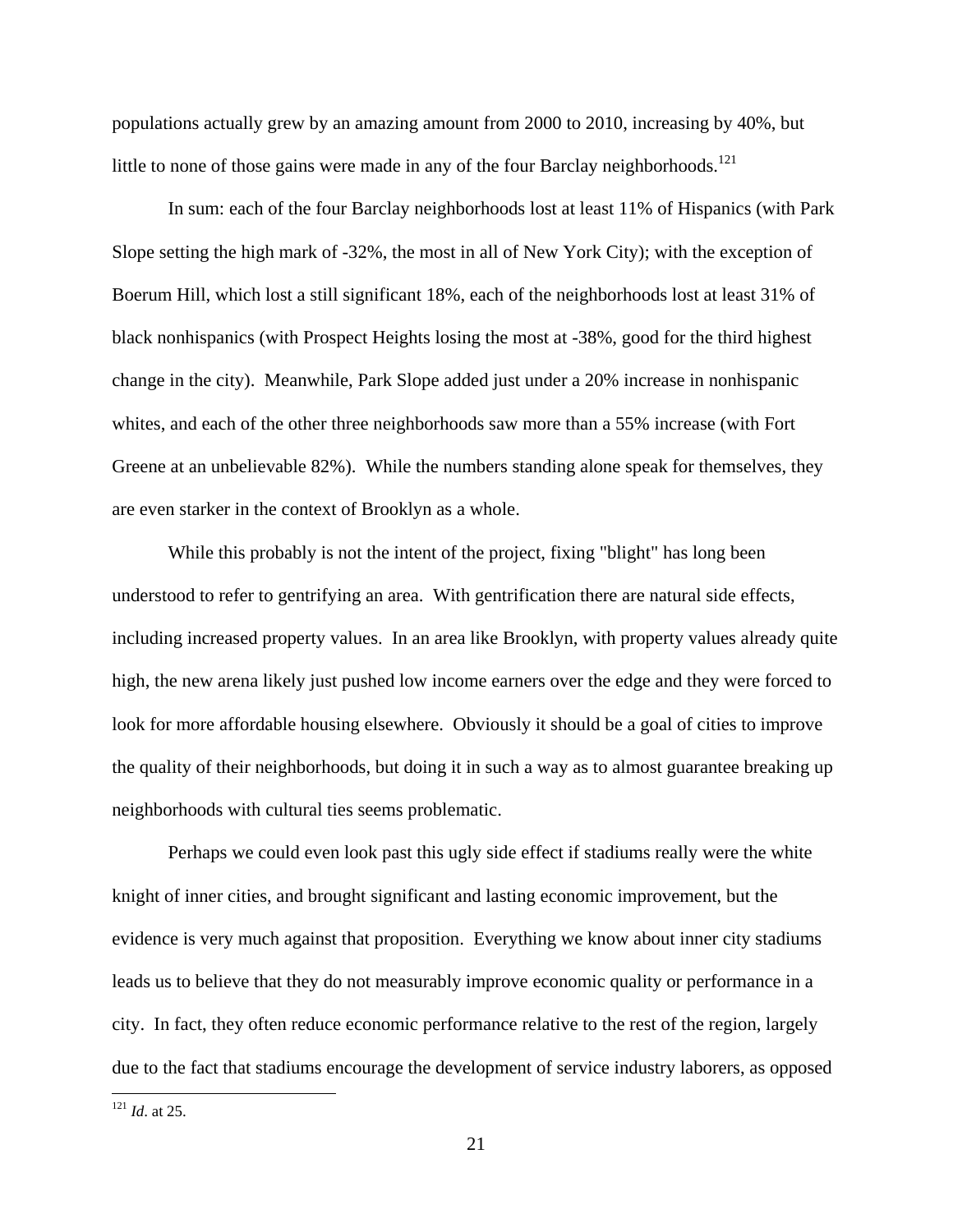to more skilled and thus higher paid manufacturing workers that are present in a healthy export industry. Despite this, cities use stadiums again and again in an attempt to "upzone" their poorer districts.<sup>122</sup>

## *C. Might the Barclay Center be Different?*

If ever there were a project for the pro-stadium advocate to hang his hat on, the Atlantic Yards Project just might be it. There are several characteristics about it that could potentially prove to be the difference maker in the public use argument: 1) the Barclay Center is a new stadium, rather than merely replacing or upgrading an older one; 2) the Barclay Center is immediately adjacent to a major transportation hub; 3) that transportation hub underwent major renovations as a part of the Atlantic Yards Project; 4) the complex is smack dab in the middle of one of the most densely populated residential areas in the country; and 5) as the city generally prides itself on, there is always a chance that the New York City market will be different.

The first point was addressed above,  $123$  in that although the Barclay Center is indeed a new stadium, and therefore can claim to be bringing new jobs into the local economy, any jobs that it does manage to bring will be low-value service seasonal service industry jobs. Furthermore, without enough data gathered regarding the Brooklyn Nets' move from Newark's Prudential Center to the Barclay Center, is it not clear how the economic figures will be affected since the move was a relatively small one. Finally, as stated above,  $124$  it is unlikely that simply building a stadium will bring additional revenue and spending into a local economy, even if it is a brand new stadium and not merely a replacement, because stadiums are simply competing for the finite amount of entertainment dollars. In fact, the argument could be made that this is

<sup>122</sup> Julie Sze, *Sports and Environmental Justice*, 33 J. OF SPORT & SOCIAL ISSUES 111, 117 (2009).

<sup>123</sup> *See supra* Section III.B.1.

 $^{124}$   $^{124}$   $^{124}$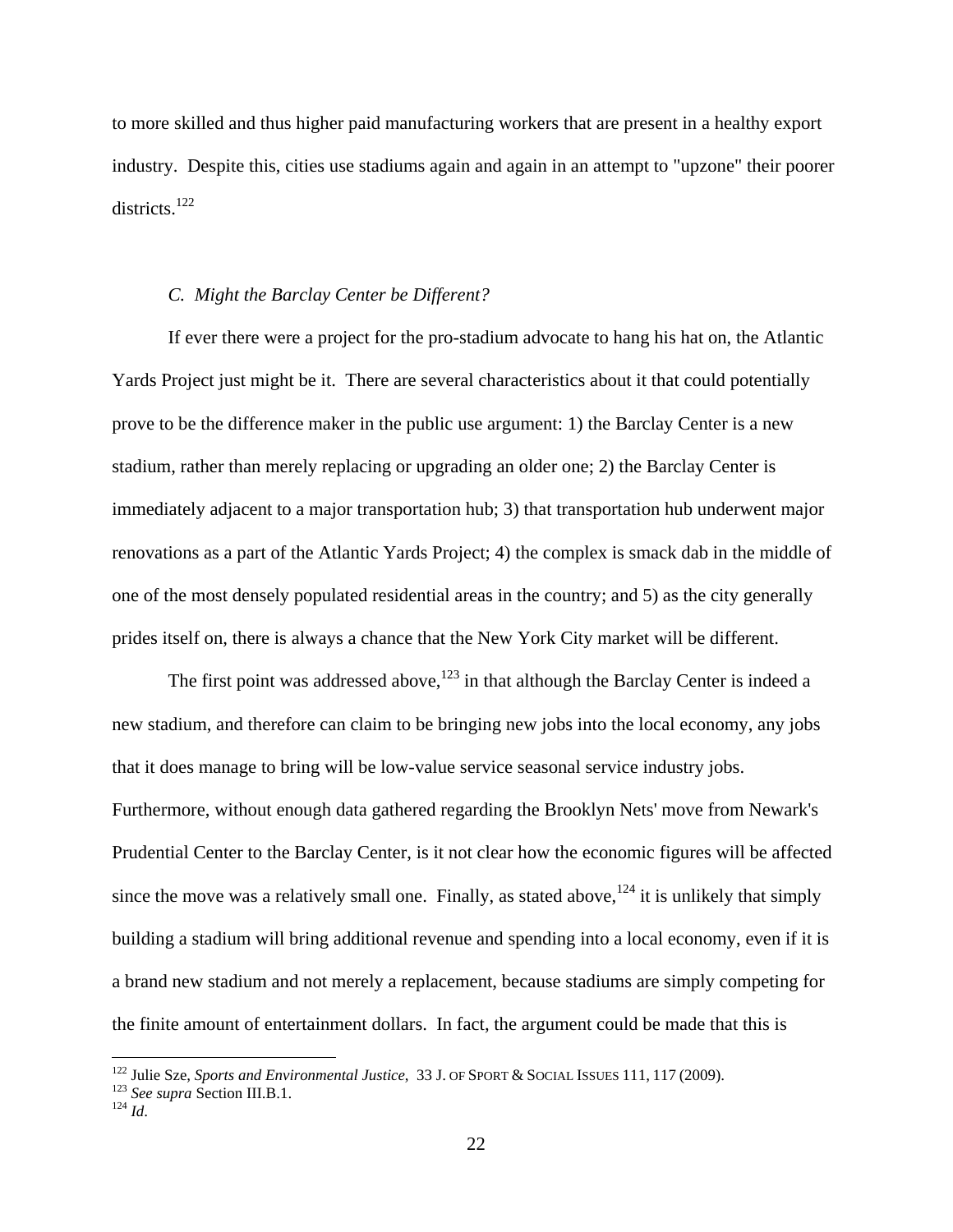especially the case in a city like New York, where there are an overwhelming number of entertainment options trying to woo dollars away from consumers.

The second and third points, regarding the Barclay Center being immediately adjacent to the Atlantic Avenue station, which services both NYC subway lines as well as the LIRR, is a strong one for the success of the stadium. I will concede that being next to a large transportation hub, especially one that is newly renovated, is a major advantage to winning the entertainment dollar battle. However, again we are left to consider that the economic success promised by Mr. Ratner was promised to Brooklyn as a whole; he did not merely promise that the stadium would be successful. Part of the reason that politicians and the public are both fond of the idea of building new stadiums with public money may well be because many stadiums are very successful—it is very easy to point to Madison Square Garden and talk about the amount of revenue it brings in annually. In reality, the problem is not that stadiums and arenas are not successful, but rather that they are successful at the expense of other local businesses. This is why cities see the drop in relative regional income after they build new stadiums.<sup>125</sup>

As for being in the middle of a residential area, I again concede that this may be helpful to the success of the stadium, however, see above regarding success of the stadium versus success of the city. Furthermore, it is not clear that the Barclay Center will remain at the center of a residential hub. With property prices rising rapidly, it is possible, if not likely, that many of the families currently in the neighborhood will be forced to move farther away, or to a different part of town, in an effort to locate affordable housing. Mr. Ratner may respond by saying that he intended to offset these obvious effects of his development project, and indeed he seemed to imply as much when the Ratner financed report proudly announced that the project would be implementing a "new 50/50" model for the housing units, i.e. half will be rented at below market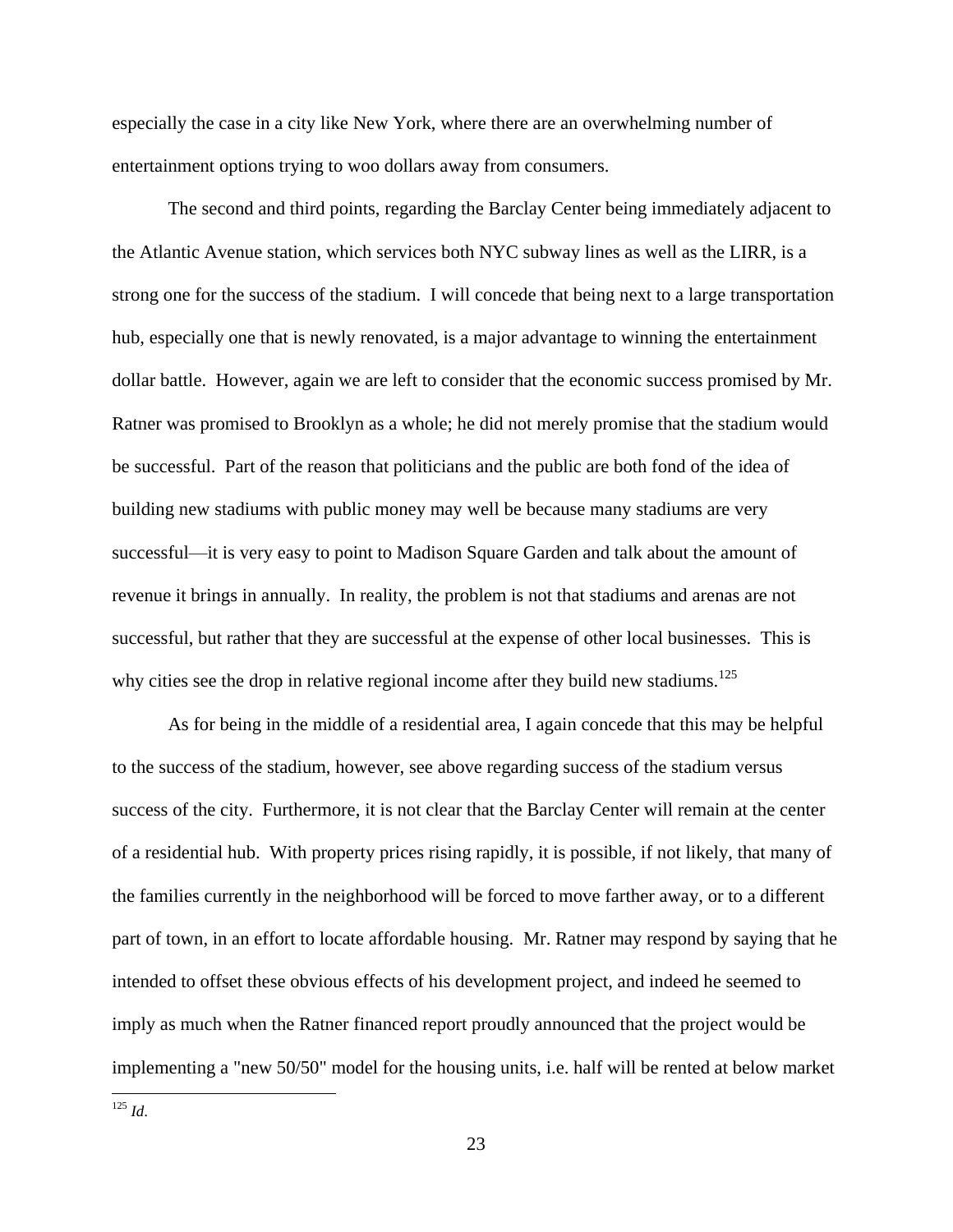value, and half at market value.<sup>126</sup> What the report doesn't make mention of is that included in this figure are only half of the 4500 apartments that will be for rent, and none of the 2000 condominiums.<sup>127</sup> Moreover, many of the "affordable" apartments would cost \$2,000 a month or more, which can hardly be called housing for low to middle income families.<sup>128</sup> In fact, as much as 84% of the 6800+ planned units of housing would go to households that earn more than the neighborhood's median income.<sup>129</sup>

Finally, as the fifth possibility for the Barclay Center being an exception to the general rule that stadium constriction is a drain on the local economy, that of New York City simply being different, this might be true. Although not in the way proponents of the stadium would like. New York City has so many entertainment choices, that the Nets may have to fight tooth and nail to win those entertainment dollars. Of course, they may benefit from being in Brooklyn, which has the population of Manhattan, but not necessarily as many distractions in terms of professional sports-type entertainment alternatives. This is not at all a definite, however,

## V. CONCLUSION

Only time will tell if the Atlantic Yards Project is an economic success in terms of increasing spending and general welfare in Brooklyn. At this writing, all I can do is offer speculation. I predict, without reservation, that the Barclay Center will go the way to every other stadium before it, offering either no net change or negative change to Brooklyn taxpayers. Hopefully, if the Barclay Center proves to be no different from the dozens of other stadiums

<sup>126</sup> DEMAUSE, *supra* not[e 95,](#page-16-0) at 282.

<sup>127</sup> *Id*. at 288.

<sup>128</sup> *Id*.

<sup>129</sup> Norman Oder, *Instant gentrification at AY? The numbers are stark*, ATLANTIC YARDS REPORT (May 2, 2013, 4:13 PM), http://atlanticyardsreport.blogspot.com/2006/09/instant-gentrification-at-ay-numbers.html.